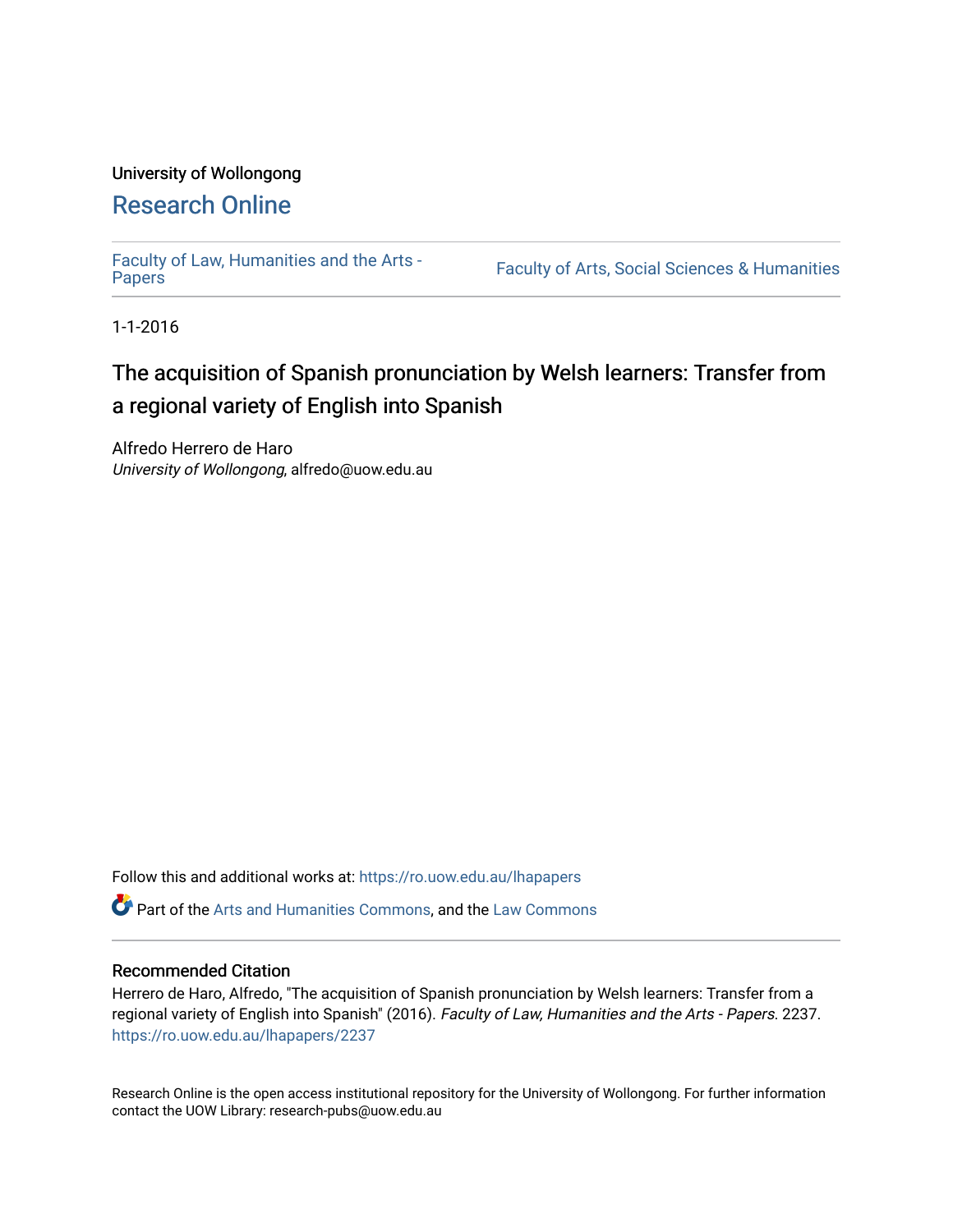# The acquisition of Spanish pronunciation by Welsh learners: Transfer from a regional variety of English into Spanish

#### Abstract

Language teachers agree that the phonetic/phonological distance between a learner's L1 and L2 is of vital importance in mastering the sounds of the L2; however, no attention is given to the phonetic/ phonological distance between the regional variety of the speaker's L1 and the L2. After comparing linguistic peculiarities of English, and of Welsh English in particular, with Castilian Spanish, the author proceeds to study the interlanguage of advanced students of Spanish from Wales. This helps to explain positive and negative transfer from this variety of English into Spanish and assists in producing a catalogue of the interferences to be corrected. Finally, using coarticulatory processes, the author presents a list of exercises to eliminate some of the interferences found in Welsh learners of Spanish.

#### Keywords

spanish, acquisition, welsh, pronunciation, learners, regional, variety, transfer, into, english

#### **Disciplines**

Arts and Humanities | Law

#### Publication Details

Herrero de Haro, A. (2016). The acquisition of Spanish pronunciation by Welsh learners: Transfer from a regional variety of English into Spanish. Circulo de Linguistica Aplicada a la Comunicacion, 65 169-198.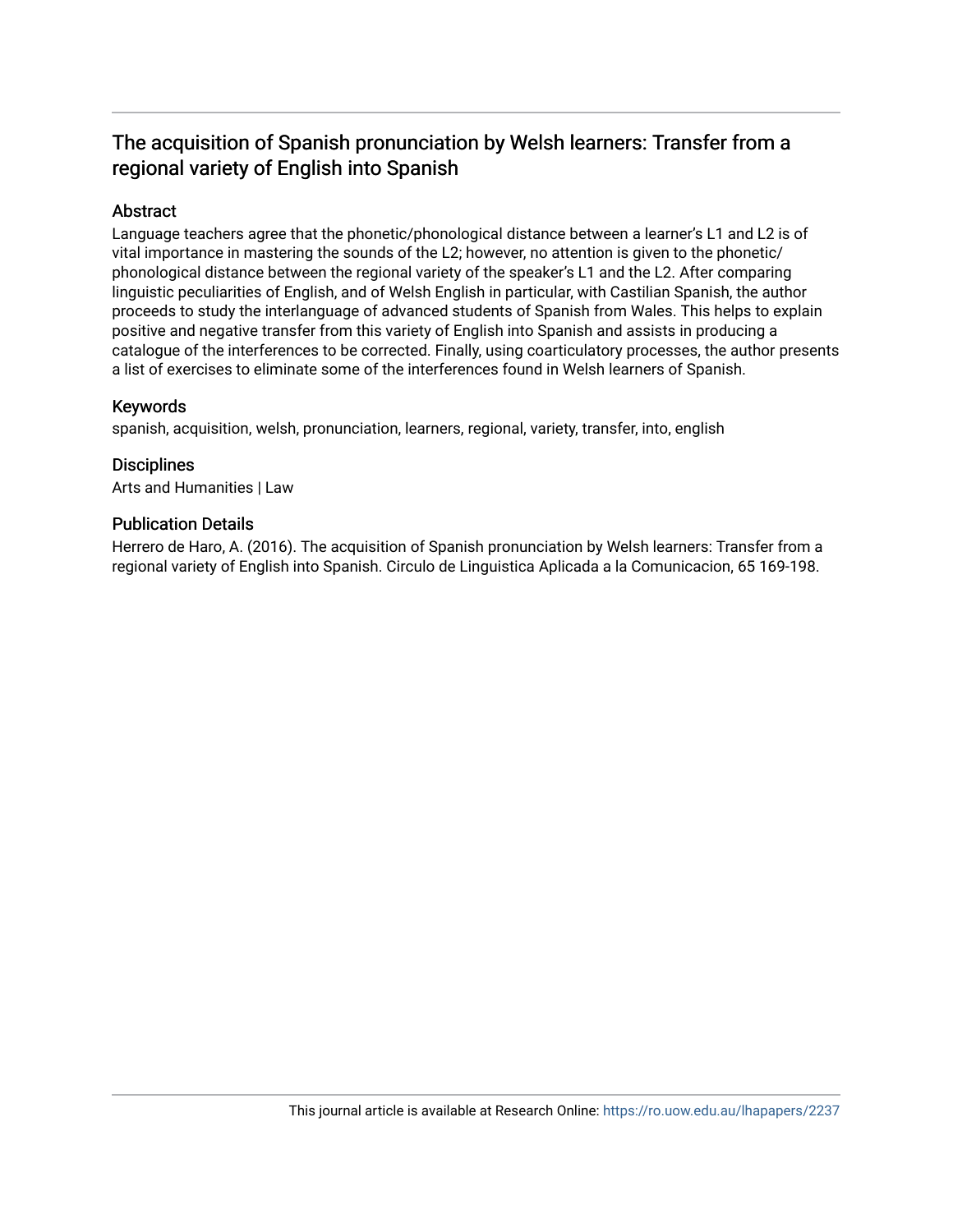

65/2016

# THE ACQUISITION OF SPANISH PRONUNCIATION BY WELSH LEARNERS: TRANSFER FROM A REGIONAL VARIETY OF ENGLISH INTO SPANISH

Alfredo Herrero de Haro *University of Wollongong*  alfredo *at* uow.edu.au

Abstract

Language teachers agree that the phonetic/phonological distance between a learner's L1 and L2 is of vital importance in mastering the sounds of the L2; however, no attention is given to the phonetic/phonological distance between the regional variety of the speaker's L1 and the L2. After comparing linguistic peculiarities of English, and of Welsh English in particular, with Castilian Spanish, the author proceeds to study the interlanguage of advanced students of Spanish from Wales. This helps to explain positive and negative transfer from this variety of English into Spanish and assists in producing a catalogue of the interferences to be corrected. Finally, using coarticulatory processes, the author presents a list of exercises to eliminate some of the interferences found in Welsh learners of Spanish. A descriptive analysis of the learners' interlanguage shows that the

Alfredo Herrero de Haro. 2016. The acquisition of Spanish pronunciation by Welsh learners: transfer from a regional variety of English into Spanish *Círculo de Lingüística Aplicada a la Comunicación* 65, 169-198. http://www.ucm.es/info/circulo/no65/herrero.pdf http://revistas.ucm.es/index.php/CLAC http://dx.doi.org/

© 2016 Alfredo Herrero de Haro *Círculo de Lingüística Aplicada a la Comunicación (clac)* Universidad Complutense de Madrid. ISSN 1576-4737. http://www.ucm.es/info/circulo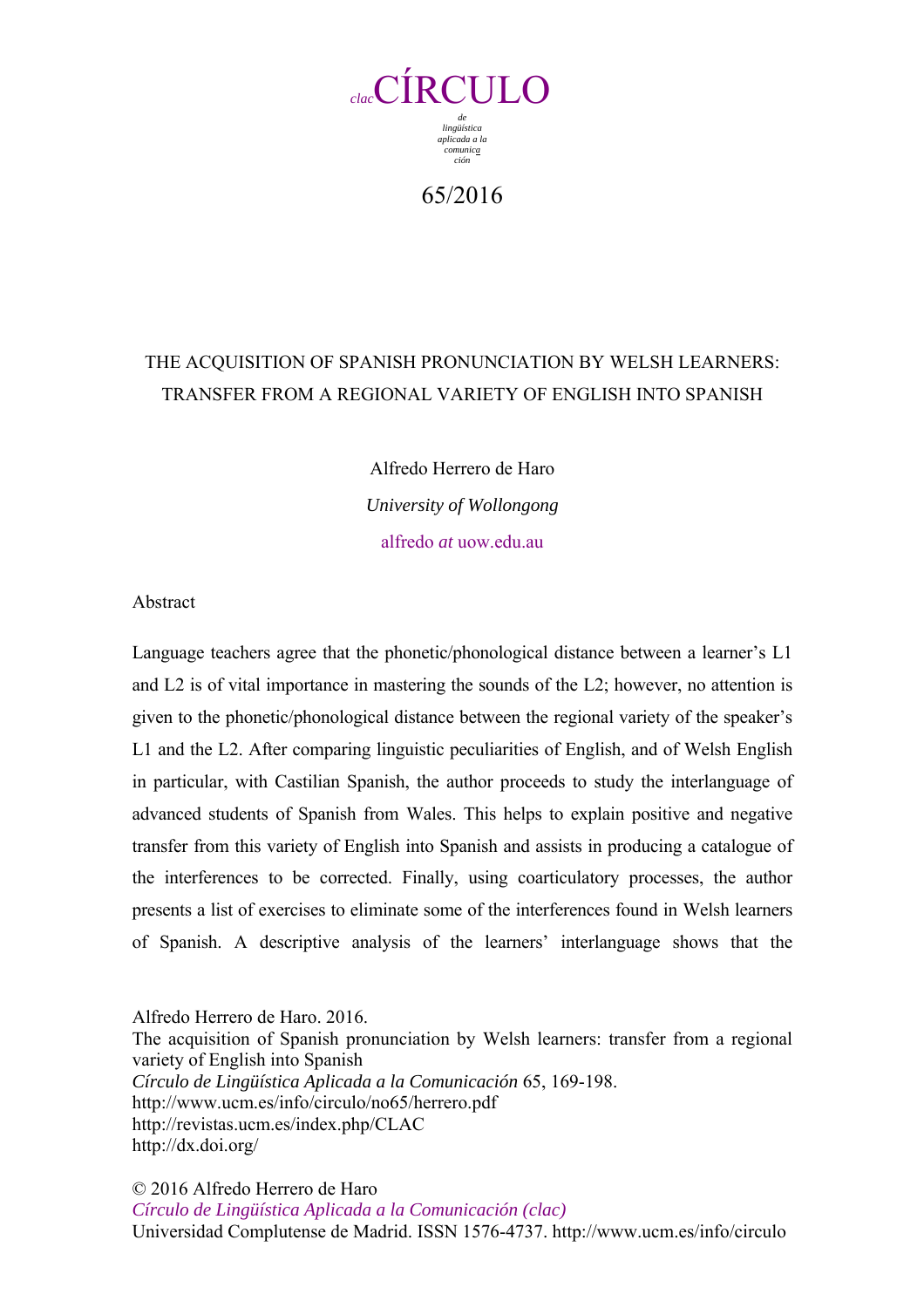phonetic/phonological distance between the regional variety of the speaker's L1 and the L2 is what will influence this learning process the most.

Keywords: positive transference, interference, Welsh English, Spanish.

#### **Contents**

- 1. Introduction 171
- 2. Research methodology 174
	- 2.1 Procedures 174
	- 2.2 Spanish as a foreign language in Wales 175
	- 2.3 The English language in Wales 176

2.4 Similarities and differences between the phonic systems of Spanish, RP and Welsh English 179

- 3. Results 183
	- 3.1 Transferences between Welsh English and Spanish 183
		- 3.1.1 Participants: the accents of G1, G2 and G3 184
		- 3.1.2. Positive transferences of Welsh English into Spanish 185
		- 3.1.3. Negative transferences of Welsh English into Spanish 186

#### 4. Discussion 189

- 4.1 Summary of interferences 189
	- 4.1.1 Overdifferentiation 189
	- 4.1.2 Underdiferentiation 190
	- 4.1.3 Reinterpretation 190
	- 4.1.4 Substitution 190
- 4.2 Teaching Spanish pronunciation to Welsh students 191
	- 4.2.1 Apocope of taps and trills and *linking r* 192
	- 4.2.2 Gemination of consonants 193
	- 4.2.3 Insertion of aspirations after voiceless stops 193
- 5. Conclusions 194

References 195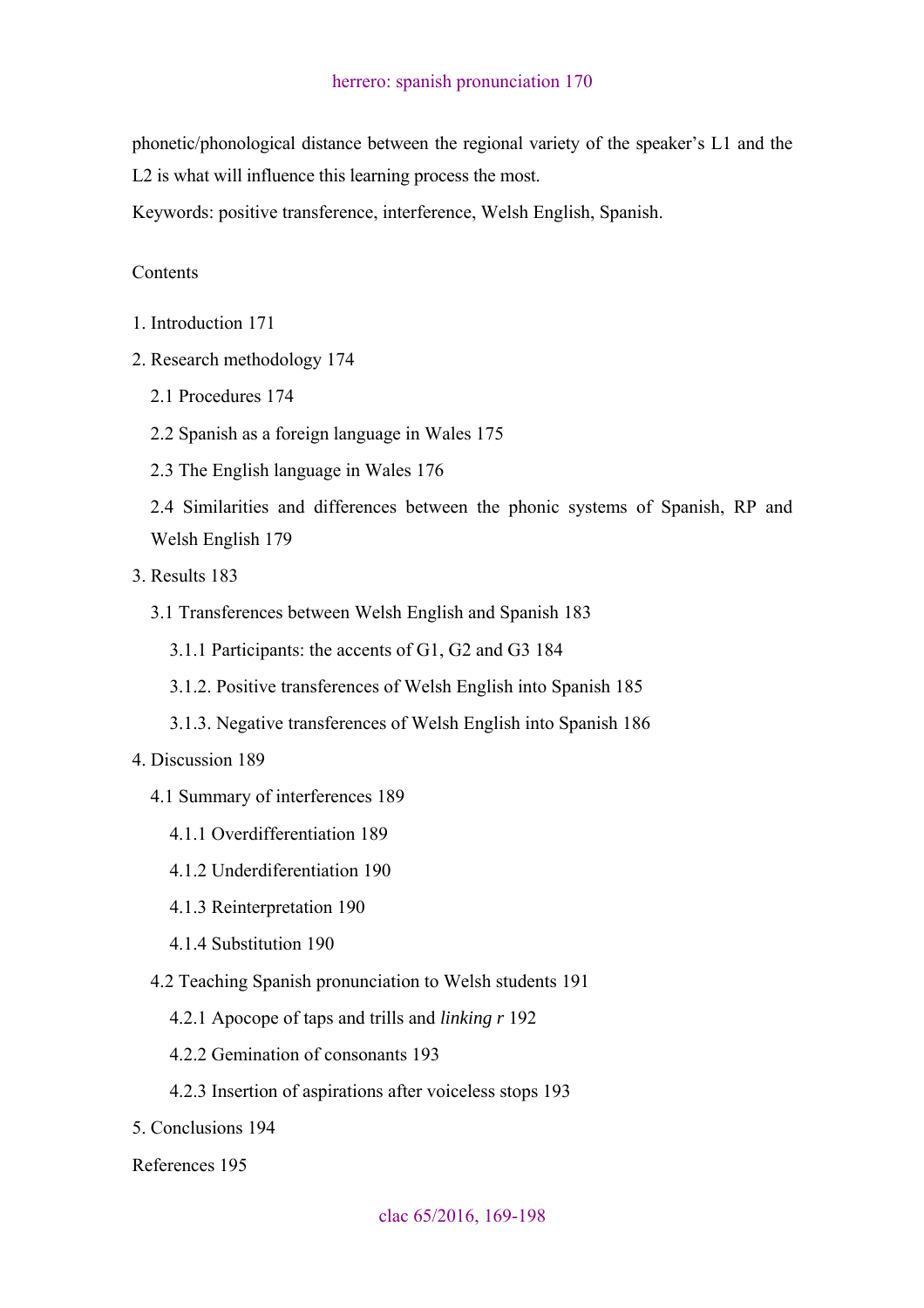#### 1. Introduction

The study of L2 phonetic acquisition is complex, and this becomes apparent once we realise the great deal of existing disagreement on issues related to the acquisition of the L2 phonetic system. As we will see, *negative transfer* or *interference* (those features of the L1 that influence negatively the pronunciation of a learner in the L2), and positive transfer (those features of the L1 that are similar to the L2 and which make it easier for a speaker to pronounce the L2) have been widely studied. Virtually all scholars agree on the fact that mispronunciation of the L2 is due to negative transfer from the L1; however, there is no consensus on what causes this. There are some authors, such as Major (2008: 76), who believe that interferences are mainly caused by universals, while others believe that this is mainly due to an influence from the L1, such as Strange and Shafer (2008: 153); the debate is ongoing. However, we cannot ignore some obvious facts. As Strange and Shafer (2008: 153) explain:

 "The fact that native listeners can readily identify a) that a speaker is a late learner of their language and b) the native language of the speakers, (i.e., Spanishaccented English speakers; American-accented Japanese speakers) justifies the characterisation of the accented phonological patterns as being due, to a considerable extent, to interference from the native language phonology."

There are several features of L1 speech which offer numerous data about a speaker, such as social class, and region of origin. The analysis of the linguistic details present in a person's L1 speech, especially if it is in a relaxed and spontaneous conversation (Silva-Corvalán & Enrique-Arias, 2001: 52), will enable us to create his/her sociolinguistic profile and identify his/her regional accent. Furthermore, as explained in Herrero de Haro and Andión Herrero (2011, 2012a, 2012b), regional identification is usually possible in both, the L1 and the L2. This supports the belief that L1 factors are more important than universals in L2 phonetic acquisition. Flege (1995) and Best (1995) also agree on the fact that the L1 shapes how the learner perceives the L2, giving more importance to L1 factors than to universals.

As explained in Herrero de Haro and Andión Herrero (2011), the interferences that speakers of L2 present in their speech can tell us not only the L1 of a speaker, but also which regional variety of L1 they speak. This way of pronouncing a given language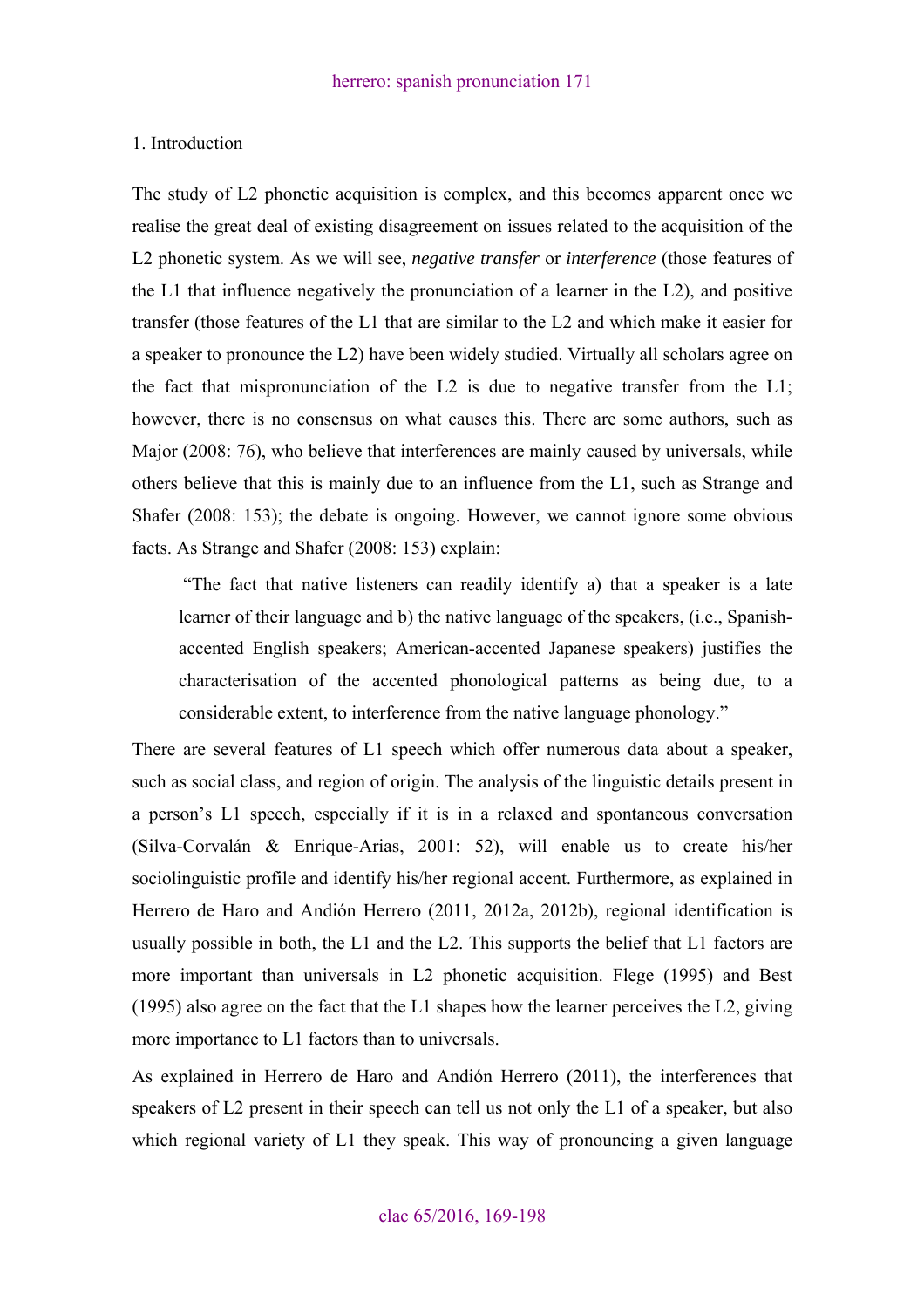with certain characteristics of a person's regional accent is what makes Welsh and English speakers of English have a different accent in Spanish. This is because learners access Spanish sounds through a filter which is particular to their first language, and more specifically, to their geolect. The Spanish accents of these speakers will present phonetic/phonological characteristics of their regional variety of English<sup>1</sup>, showing a good example of the effects of language contact.

Speakers of Welsh English present language transfer from their regional accent into Spanish and these are caused by the instability of plurilingualism and diglossia (Appel & Muysken 1987). Moreno, (2002, p. 25), had this in mind when he said that:

"In the production of the L2, for example, we can observe an infinity of transferences from the L1, that will also depend on the language of origin and on its linguistic distance with the target language."

Furthermore, the L2 can also influence on the L1, proving that the phenomenon of transfer is not unidirectional (Flege, 1987). The two ideas presented by Moreno and considered also in Conxita (1997) have great importance in the learning process; however, in this paper I will not deal with the linguistic distance between English and Spanish, but with the linguistic distance between a geolect of English (Welsh English) and Castilian Spanish. This prompts the question: how important are the linguistic differences between different regional varieties of English in the mastering of Spanish pronunciation? As Hansen Edwards and Zampini (2008) explained:

"Major research findings have shown that predicting areas of difficulty and explaining L2 phonological acquisition is much more complex than a straightforward contrastive analysis of the first Language (L1) and the second (Lado 1957)."

Regarding this, Ioup (2008) said that: "some studies established that learners do not substitute the exact L1 values for L2 sounds, but use a value somewhere between the two."

<sup>&</sup>lt;sup>1</sup> This will be the case when speakers do not have RP as their variety of English, as RP is a sociolect, not a geolect.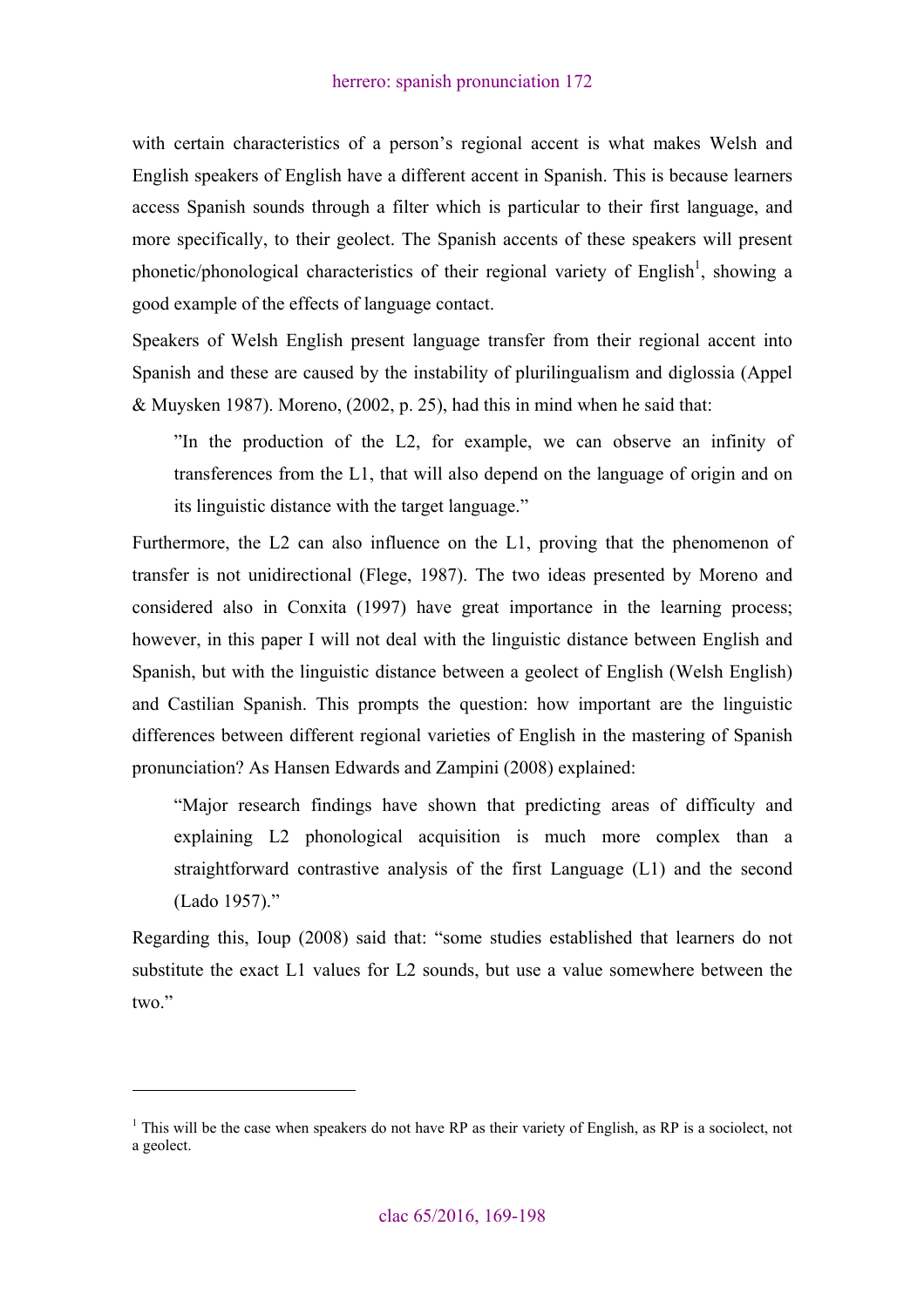All this means that we cannot anticipate what type of transfers will appear in the interlanguage of our speakers. Therefore, if we want to find out how important the linguistic differences between different regional varieties of English are in the mastering of the L2 we cannot simply compare the phonetic-phonological system of Welsh English and Spanish, on the contrary, we will need to analyse samples to identify areas of conflict and areas of transfer.

Taking this issue to the classroom, how is dialectical distance tackled in the teaching of pronunciation to L2 learners? We believe that the reference point has always been a learner with a general and standard form of L1, which represents an unrealistic and hypothetical point of view. If we study any materials aimed at teaching Spanish pronunciation to British students we will realise that they are targeted at RP speakers.

That sociolectal assumption is far from reality as only 3% of the United Kingdom speak RP (Hughes & Trudgill, 1988: 3) and Trudgill (2002). Why do all these materials assume that all British learners have a neutral and standard accent? What happens to the other 97% of the British students? Can all of them work with the same materials? It is obvious that attending this dialectical diversity is – to a greater or lesser degree- the teacher's responsibility. Some authors, such as Ioup (2008), and Major (2008), have already illustrated how speakers of different geolects will present different positive and negative transfer; however, I believe that there is not sufficient literature to guide teachers on how to tackle these differences, with Herrero de Haro and Andión Herrero (2011, 2012a, 2012b) being the first attempts at addressing transfer between varieties of British and Irish English into Spanish. It is with all this in mind that I have carried out this study; firstly, to show how the dialectical region of the L1 (henceforth DR1), is of paramount importance in the acquisition of foreign language pronunciation, and secondly, to support teachers who teach Spanish as a foreign language (henceforth *SFL*) to speakers of Welsh English<sup>2</sup>, providing them with a catalogue of pronunciation errors that speakers of Welsh English usually present in Spanish, and suggesting some exercises to tackle these pronunciation problems.

 $2$  I will follow the dialectical division of Great Britain proposed by Hughes and Trudgill (1988), where it is posited that the limits of Welsh English coincides, to an enormous degree, with the political boundaries of Wales.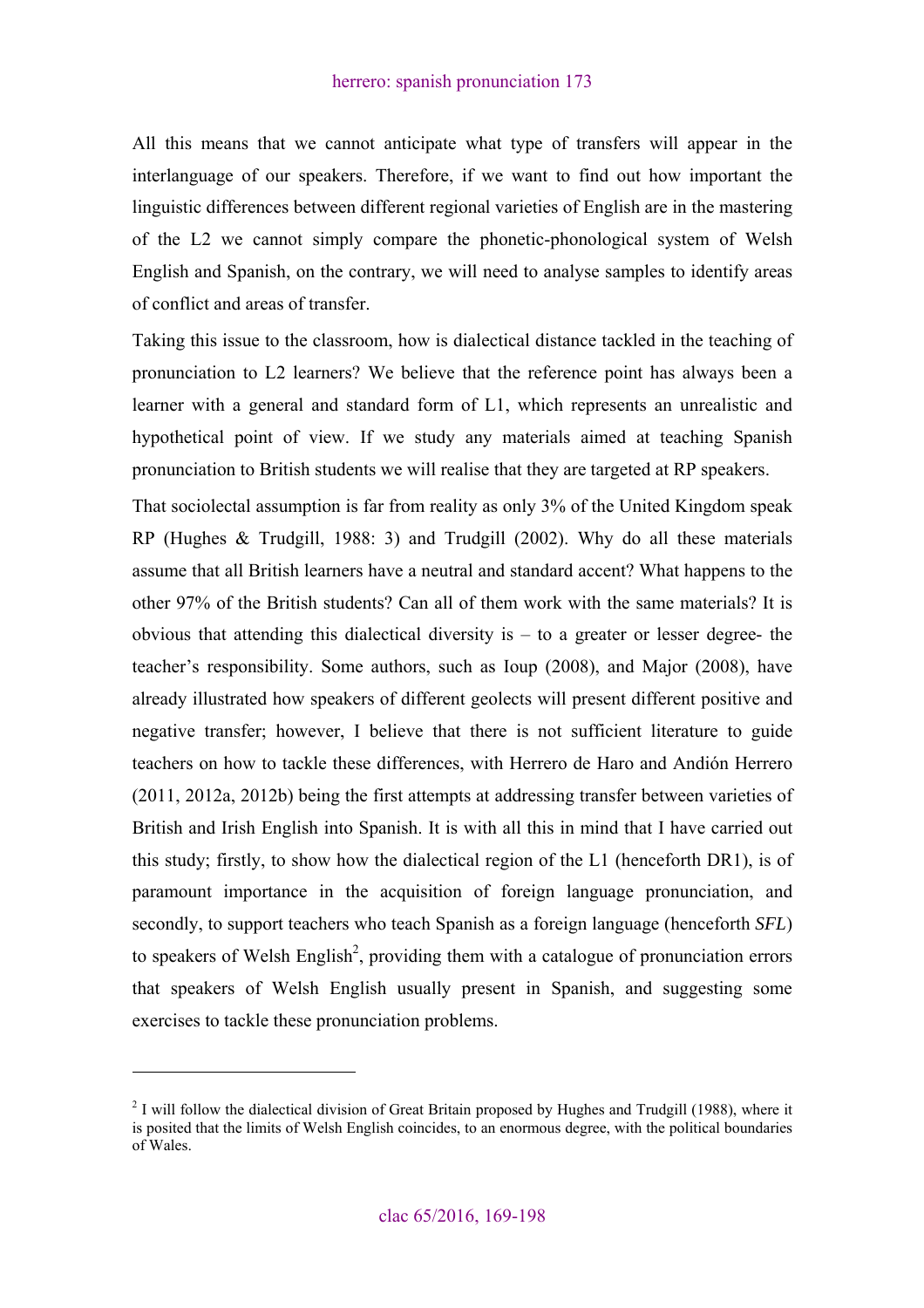#### 2. Research methodology

#### 2.1. Procedures

For the present study I have analysed 43 minutes of recordings in English and Spanish by three speakers from Wales. The recordings were transcribed by me, and checked by two Spanish teachers with English as their L1 and by a lecturer in Phonetics from a Spanish university. Given the amount of transfer found, I considered a perceptual analysis a better way of identifying areas of transfer for teachers to work with. However, I am hopeful that other researchers in the future will complement the data of this modest study with acoustic measurements for transfer on each Spanish vowel and consonant.

One of the samples was recorded using an Olympus voice recorder during an informal conversation, while the other two, due to logistic problems, were recorded by the participants at home talking about their interests and holidays; the purpose was to obtain continuous speech data in an informal register, which tends to be rare in language research (Zampini, 2008). The speakers were chosen due to their level of Spanish, and I only selected those with a level of at least C1 in the Common European Framework for Languages who were able to speak fluently and that showed a stable interlanguage. Regarding the stability of their interlanguage, I analysed the speech of the participants and found that the positive and negative interferences were constant, that is, that these speakers maintained the same pronunciation of phonemes and allophones throughout the conversation. This requirement was important as they needed to have a settled and consistent pronunciation in Spanish and they also had to be able to hold a natural conversation during the recording. Furthermore, it was important for them to have a typical and recognisable Welsh accent in English to guarantee their suitability as Welsh participants. Two experienced language teachers with British English as their L1 and I listened to the recordings of the speakers, and after a detailed perceptive analysis we concluded that the accents of these participants were very clearly identifiable as Welsh.

It could be argued that a greater sample of participants should be needed for this study; however, the analysis of these recordings present consistent positive and negative phonic transfer from Welsh English into Spanish, and I believe that analysing the interlanguage of three Welsh English speakers with the same level of proficiency provides a starting point to show the importance of the RD1 in L2 learning. As Major (2008: 67) explains,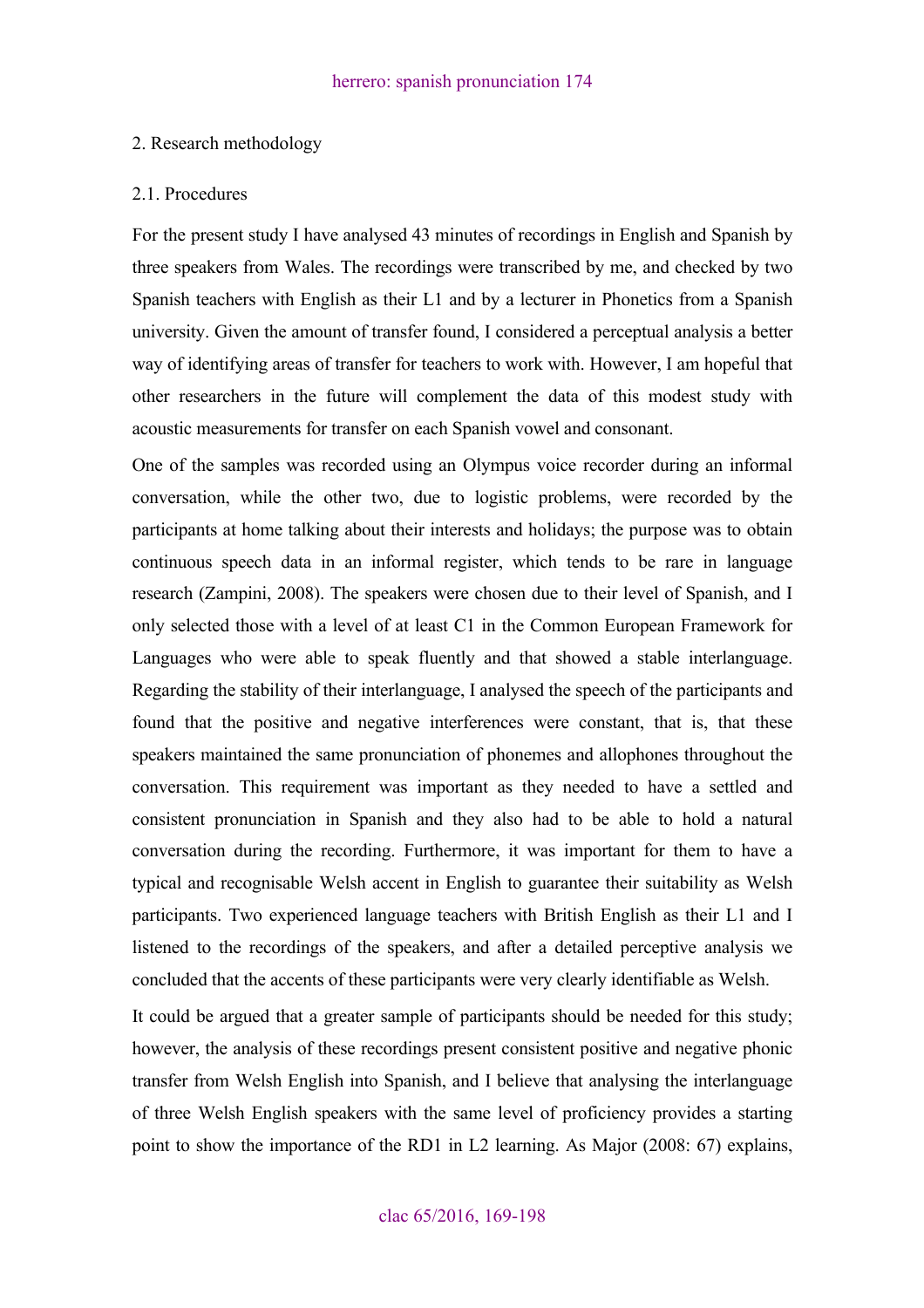"many of the conditions on transfer remain a mystery", thus, the study of what sounds are transferred from Welsh English into Spanish might help us understand more about how transfer works, and offer some explanations until this matter is studied in more detail by other researchers.

The recordings were transcribed phonetically using IPA symbols and I focused on those words containing interesting examples of language transfer from Welsh English into Castilian Spanish, (the variety taught as target model in the UK). I describe, mainly, negative transfer caused by the phonetic/phonological distance between the DR1 and the L2, although I will also talk about positive transfer caused by the affinity between Welsh English and Castilian Spanish. All the examples of transfer included in this article appear extremely frequently, with most of these examples being the only pronunciation registered for a specific Spanish sound by the participants. Likewise, all the examples are consistent throughout the recordings, as I have refrained from incorporating isolated examples. These interferences are likely to hinder the communication of the learners<sup>3</sup>.

#### 2.2. Spanish as a foreign language in Wales

 $\overline{a}$ 

As explained in Herrero de Haro and Andión Herrero (2011), changes in education policies in the UK and various social factors have caused a rapid increase in students of Spanish at different educational levels. Various languages have been affected negatively by these measures, but it is German the one that has suffered the most, as many schools have either reduced the courses they offer or closed their German departments.

|                | 1999   | 2000   | 2001   | 2002   | 2003   | 2004  | 2005              | 2006        | 2007  |
|----------------|--------|--------|--------|--------|--------|-------|-------------------|-------------|-------|
| French         | 11.543 | 11.227 | 10,671 | 10,099 | 10.011 | 9.493 | 8.810             | 8.613 8.237 |       |
| German         | 3.375  | 3.047  | 2.931  | 2,854  | 2,681  |       | 2.672 2.423 2.273 |             | 2.101 |
| <b>Spanish</b> | 742    | 752    | 893    | 843    | 1.083  |       | 1.192 1.268 1.287 |             | 1.419 |

In Wales, we can see a similar trend to that in the rest of the UK.

Table 1. Number of total GCSE entries in Wales. Table adapted from the Welsh Assembly website.

 $3$  In the interest of brevity, I thought it would be convenient to show only a few examples of each in this article.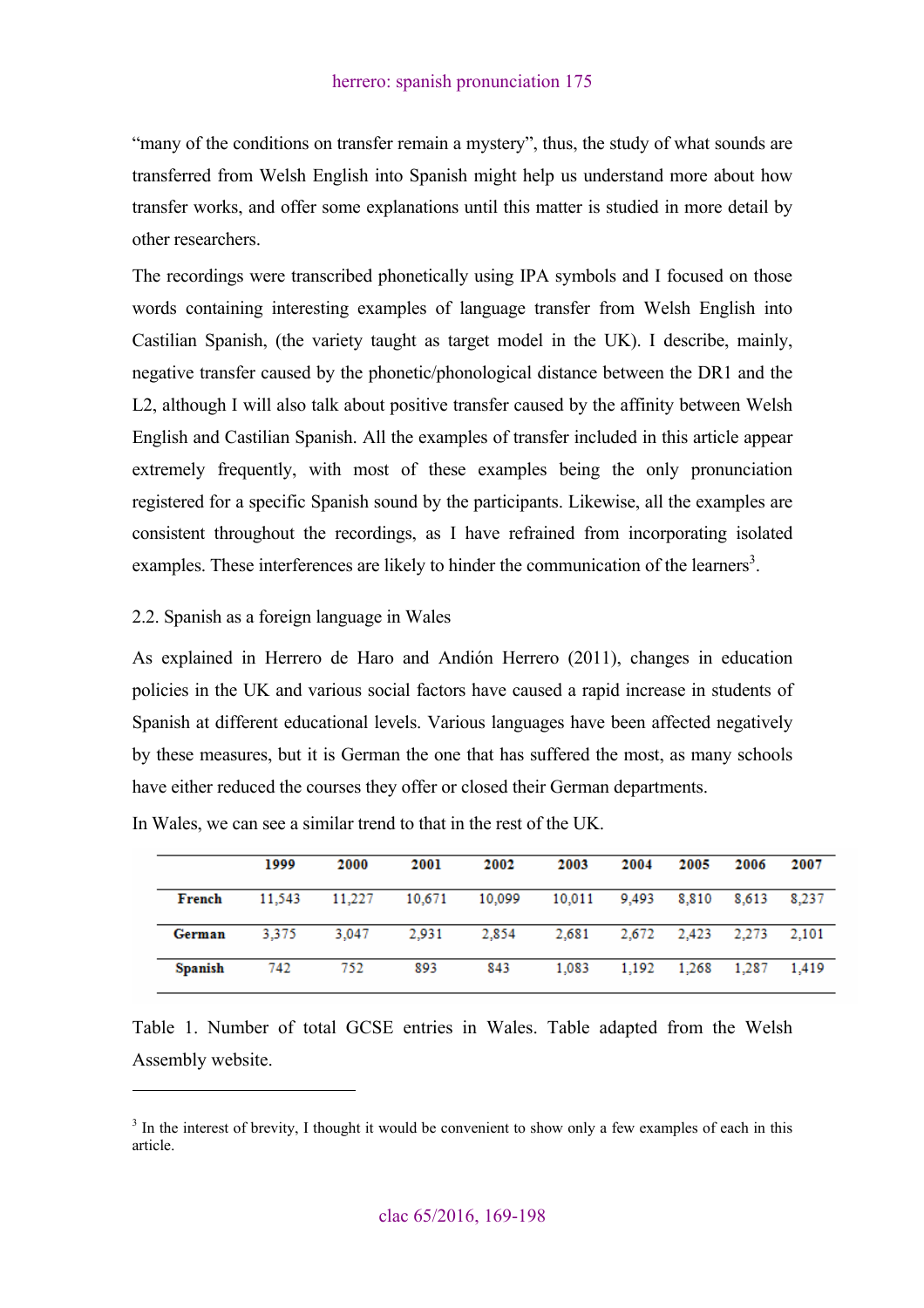|         | 2008 | 2009 | 2010 | 2011 | 2012 |
|---------|------|------|------|------|------|
| French  | 7944 | 7303 | 7092 | 6102 | 5990 |
| German  | 2133 | 2025 | 1809 | 1433 | 1326 |
| Spanish | 1630 | 1802 | 1830 | 1774 | 1535 |

Table 2. Number of total GCSE entries in Wales. Figures obtained from http://www.jcq.org.uk/national-results/gcses/

Those figures show a decrease in student numbers of French and German, but an increase in the number of students taking GCSE Spanish. This means that between 1999 and 2012 student numbers doing GCSE in Wales decreased by 51.9% in French, and by 39.3% in German, but it increased by 48.4% in Spanish.

This tendency, as explained in Herrero de Haro and Andión Herrero (2012a, 2012b), is similar to the one found in other parts of the UK and in the Republic of Ireland. However, in spite of similar language policies in Wales and in Ireland, the requirement in the latter for teachers to have a minimum level of Irish makes it harder for native Spanish speakers to enter its education system, hence the slower increase of students of Spanish in Irish schools.

## 2.3. The English language in Wales

 $\overline{a}$ 

According to the last census of 2001, Wales has a population of 2958 600 inhabitants, which is 4.9% of the UK population. The data obtained in the last UK census say that 24% of the Welsh population can understand Welsh; 21% can speak it; 20% can read it; and 18% can write it. However, only 16% declared themselves proficient in the four language skills.

The following graph shows the evolution of Welsh speakers from 18914 until 2001, where a change in language policy improved the figures of 1981 and 1991, where the historic minimum of 19% was reached $4$ 

<sup>&</sup>lt;sup>4</sup> Figures and graphs for this section obtained from www.statistics.gov.uk, the site for the agency of UK National Statistics.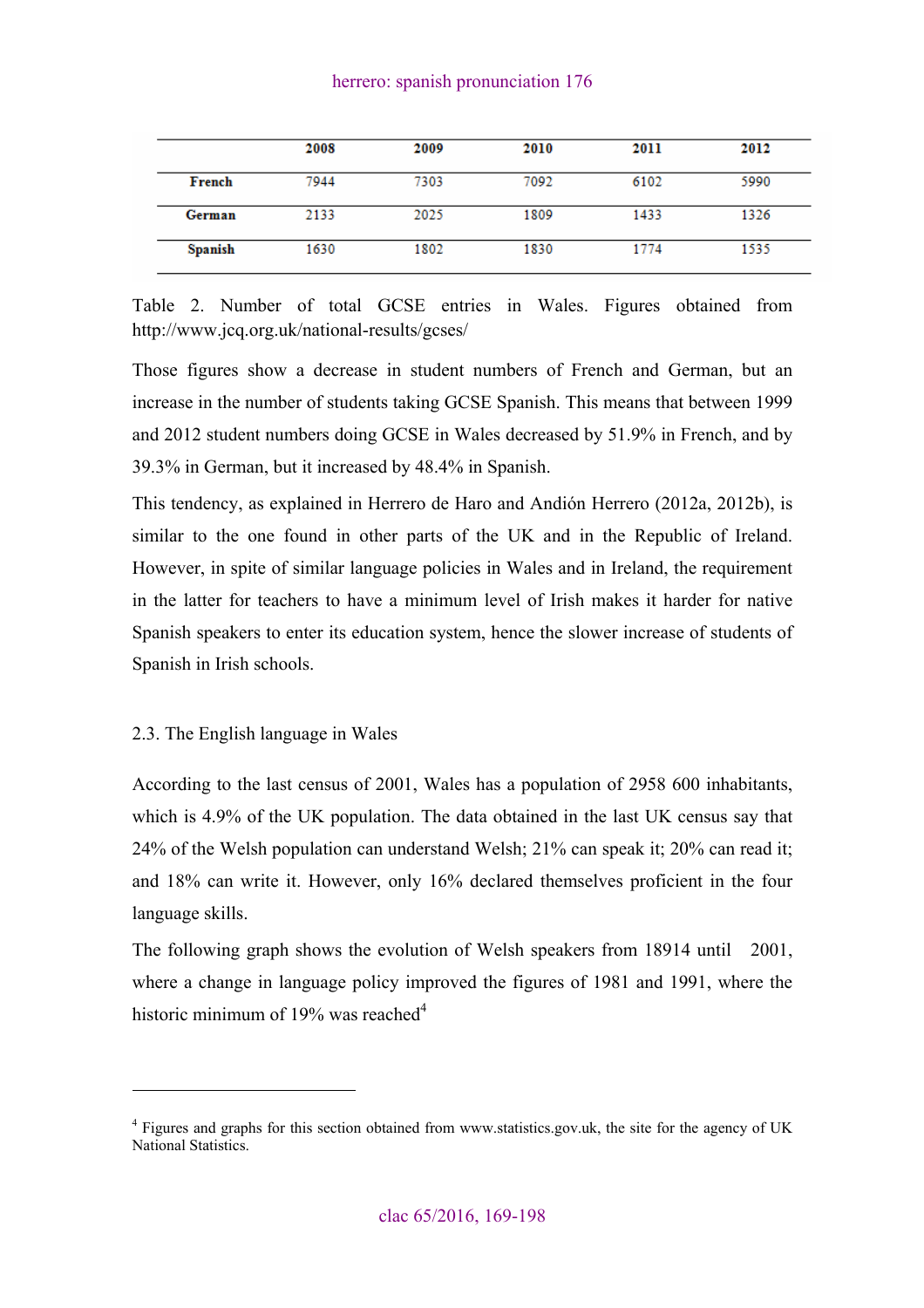

Fig. 1. Percentage of Welsh population over the age of 3 able to speak Welsh.

Since 1991, there has been an increase in the number of Welsh speakers thanks to changes in education policy. According to the latest figures by UK National Statistics, 39% of the Welsh population between 10 and 15 years of age are proficient in Welsh, this percentage is 11% in people between 35 and 49 years of age, and 15% in people over 74. The 2001 census presents figures for the amount of people who can speak Welsh; however, there are no data regarding whether they are native speakers or have learnt it as a second language.



Fig. 2. Percentage of Welsh speakers in different parts of the country.

Both English and Welsh have official status in Wales and both languages are used in education. Studying Welsh is compulsory until GCSE: over a quarter of youngsters go to schools where they are taught through the medium of Welsh and the rest go to schools where they study it as a second language in schools where the first language is English. The situation is different at University level: all Welsh universities teach some subjects in Welsh; however, the main language of instruction is English.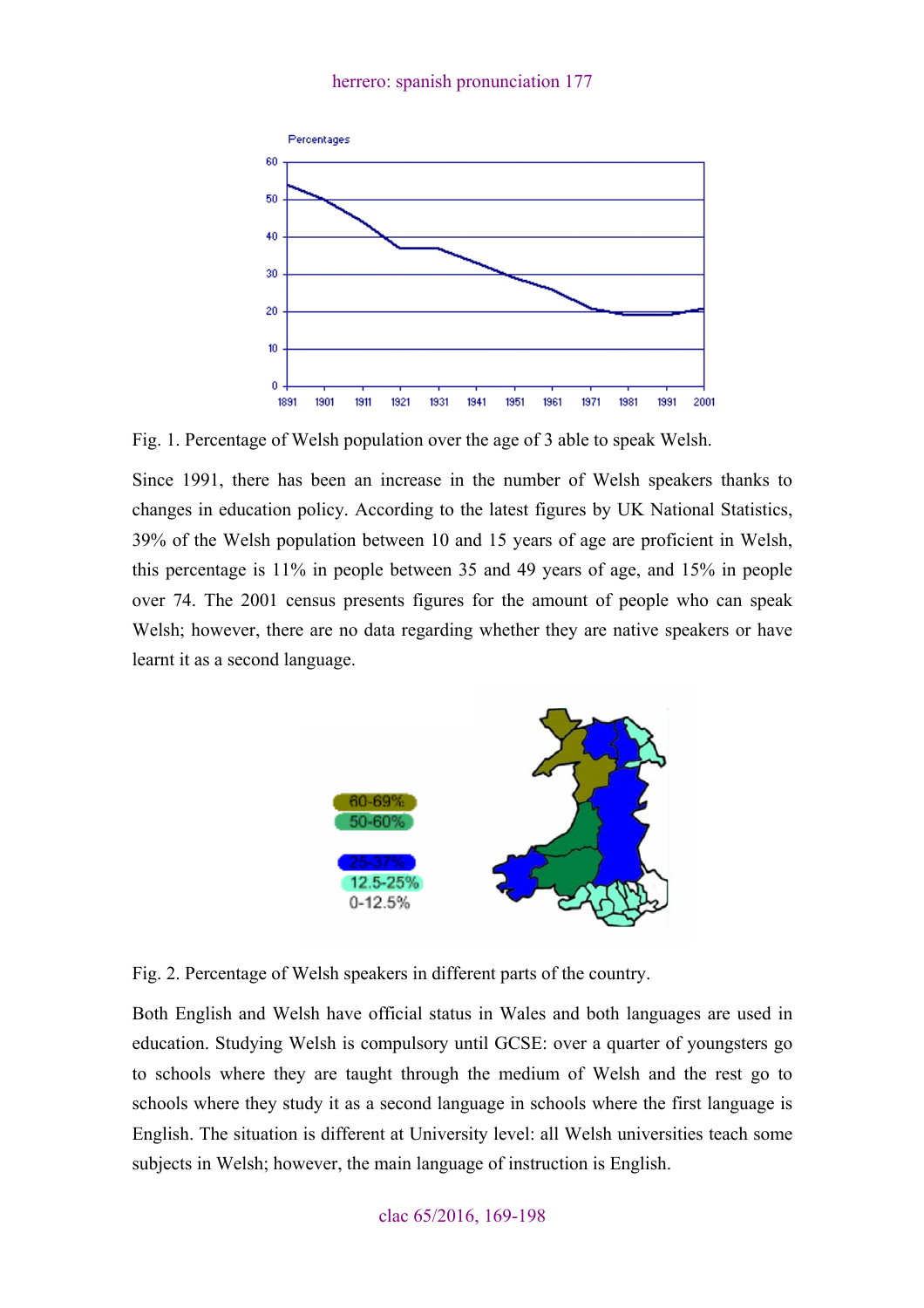

Fig. 3. Percentage of the Welsh population, divided by age groups over the age of 3, who are proficient in Welsh.

Welsh English<sup>5</sup> is characterised by a series of particular features, and being familiar with these will help teachers who work with Welsh students explain some of the interferences that these students present. I have summarised the main ones characteristics of Welsh English below; however, a thorough description can be found in Wells (1982):

- Welsh English accents tend to be non-rhotic, meaning that the postvocalic continuant consonant *r* is only pronounced when it is followed by a vowel in speech. If this happens, the consonant marks the beginning of the next syllable, phenomenon known as *linking r.* This feature does not apply to some native speakers of Welsh or to speakers of Welsh English who are from the regions next to the rhotic regions of South West England. The trill consonant pronounced in Wales tends to be an alveolar tap.

- In the Southern cities, [t], [d] and [n] are alveolar, but these are dental in the rest of Wales. The lateral consonant tends to be alveolar in the South and velar in the North<sup>6</sup>Another characteristic of this regional accent is its tendency to introduce aspirations after voiceless stops, which also happens in many varieties of English.

<sup>&</sup>lt;sup>5</sup> Authors like Mees and Collins (1999) differentiate between three types of linguistic areas in Wales, depending on when Anglicisation took place, however, for our purposes, I will only consider general Welsh English features.

<sup>&</sup>lt;sup>6</sup> Cardiff English is similar to English accents and has the allophonic distribution of alveolar/velar lateral consonant found in Southern English accents (Mees & Collins, 1999: 185).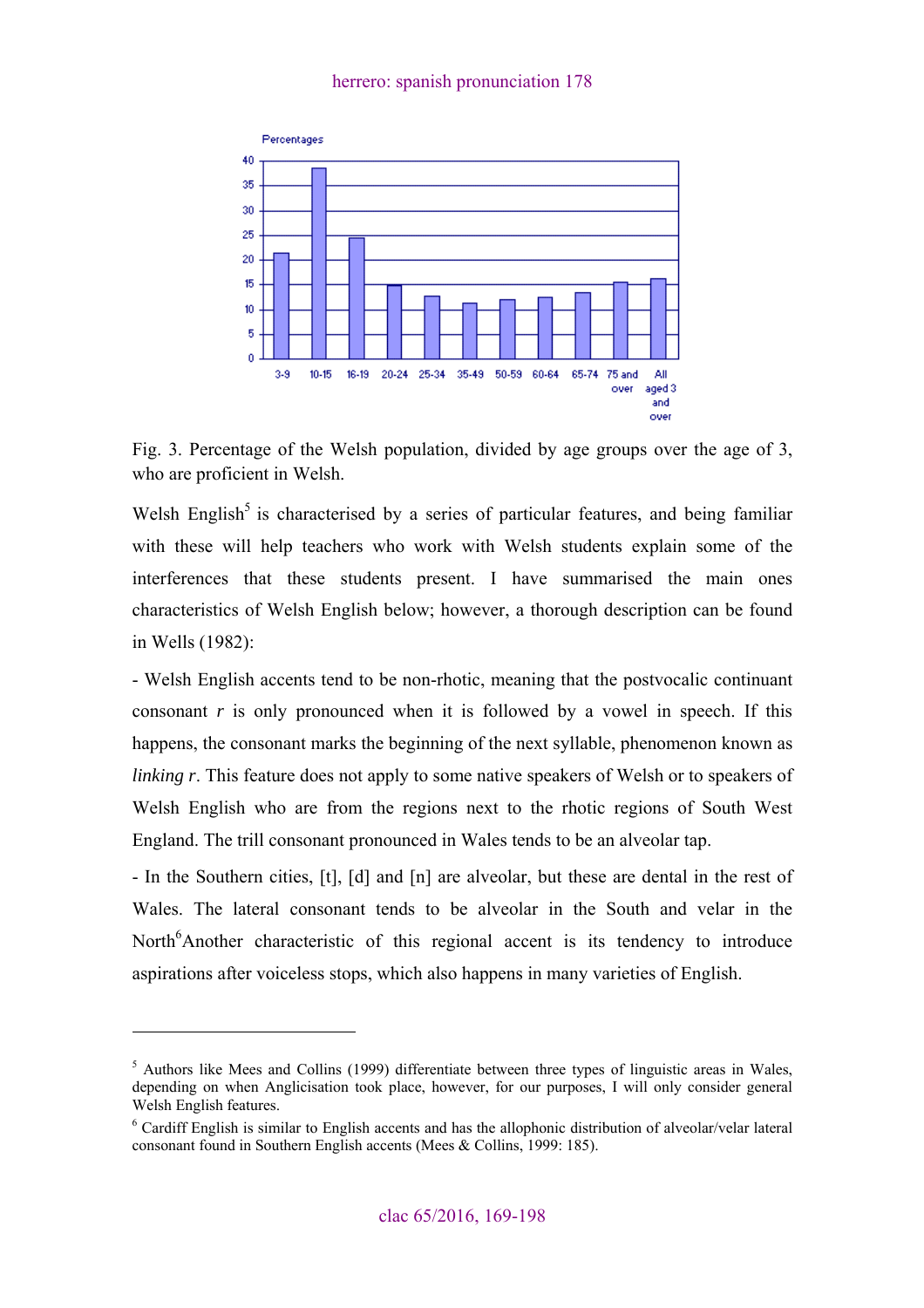- The Welsh language does not have  $/tf /$  or  $/d\zeta$ , which is why some speakers, especially in the North, tend to replace them with [ts]. The voiceless velar fricative and the voiceless alveolar lateral fricative can be heard in words borrowed from Welsh. The phoneme /h/ can be omitted in careless pronunciation, although this does not occur in Welsh speaking areas.

- The distinction between /ʌ/ and /ʊ/ is maintained.

- Welsh English accents tend to have an intonation characterised by a peculiar musicality caused, partly, by the lengthening of stressed vowels.

- In some Welsh English accents consonants are geminated when they appear between a stressed and an unstressed vowel, therefore, the word *city* can be pronounced ['sɪtti].

2.4. Similarities and differences between the phonic systems of Spanish, RP and Welsh English

It is important to have a good understanding of the superposition and substitution of sounds between English and Spanish on one side, and between Spanish and Welsh English on the other, if we want to tackle the teaching of Spanish pronunciation to Welsh students in an effective way. Therefore, I will present a table with the sounds of Castilian Spanish and RP, and then the sounds of Welsh English.

Regarding the variety of Spanish taken as target model, I will maintain the 19 consonant phonemes and the allophones  $[\beta]$ ,  $[\delta]$ ,  $[v]$ , and  $[\eta]$  which, even though they will not deter the intelligibility of learners, they will help students reach a more natural Spanish pronunciation, free from the interferences of its own native language<sup>7</sup>.

| Phoneme //<br>Allophone [ ] | <b>Exists in Spanish</b> | <b>Exists in RP</b> | <b>Exists in Welsh English</b> |
|-----------------------------|--------------------------|---------------------|--------------------------------|
| 'p                          |                          |                     |                                |
|                             | poco                     | Pen                 | Pen                            |
| Ъ,                          |                          |                     |                                |
|                             | bola                     | bit                 | Bit                            |
| 't                          |                          |                     |                                |
|                             | todo                     | tub                 | tub                            |

 $<sup>7</sup>$  Small differences such as degree of aspiration or position of the tongue have not been taken into account</sup> at this stage.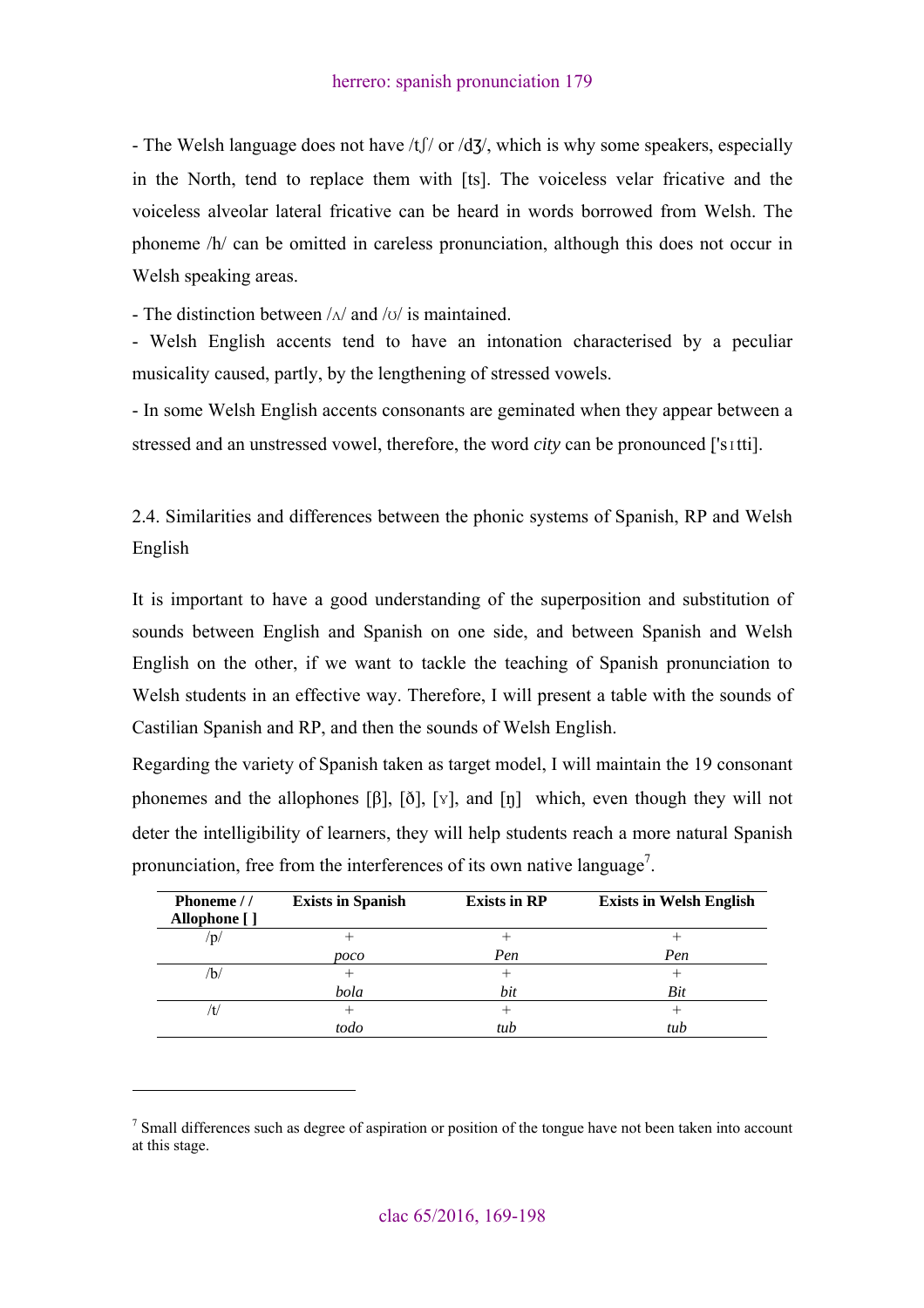| $/d/$                                                                                                                                                                                                                                                                                                                                                                                                                                                                                                                                                                                                                                                | $\qquad \qquad +$   | $\qquad \qquad +$      | $\qquad \qquad +$              |
|------------------------------------------------------------------------------------------------------------------------------------------------------------------------------------------------------------------------------------------------------------------------------------------------------------------------------------------------------------------------------------------------------------------------------------------------------------------------------------------------------------------------------------------------------------------------------------------------------------------------------------------------------|---------------------|------------------------|--------------------------------|
|                                                                                                                                                                                                                                                                                                                                                                                                                                                                                                                                                                                                                                                      | de                  | deal                   | deal                           |
| $\overline{\mathbf{k}}$                                                                                                                                                                                                                                                                                                                                                                                                                                                                                                                                                                                                                              | $\ddot{}$           | $\ddot{}$              | $\ddot{}$                      |
|                                                                                                                                                                                                                                                                                                                                                                                                                                                                                                                                                                                                                                                      | cosa                | cod                    | cod                            |
| /g/                                                                                                                                                                                                                                                                                                                                                                                                                                                                                                                                                                                                                                                  | $\ddot{}$           | $+$                    | $\ddot{}$                      |
|                                                                                                                                                                                                                                                                                                                                                                                                                                                                                                                                                                                                                                                      | gato                | goose                  | goose                          |
| $/\mathrm{m}/$                                                                                                                                                                                                                                                                                                                                                                                                                                                                                                                                                                                                                                       | $^{+}$              | $^{+}$                 | $^{+}$                         |
|                                                                                                                                                                                                                                                                                                                                                                                                                                                                                                                                                                                                                                                      | menos               | man                    | man                            |
| /n/                                                                                                                                                                                                                                                                                                                                                                                                                                                                                                                                                                                                                                                  |                     | $\ddot{}$              | $\ddot{}$                      |
|                                                                                                                                                                                                                                                                                                                                                                                                                                                                                                                                                                                                                                                      | nido                | nest                   | nest                           |
| $/ \eta /$                                                                                                                                                                                                                                                                                                                                                                                                                                                                                                                                                                                                                                           | $+$                 |                        |                                |
|                                                                                                                                                                                                                                                                                                                                                                                                                                                                                                                                                                                                                                                      | cariño              |                        |                                |
| $[{\mathfrak{n}}] % \centering \includegraphics[width=\textwidth]{images/Traj_48.png} % \caption{The figure shows the results of the estimators in the left hand side.} \label{fig:Traj_48}$                                                                                                                                                                                                                                                                                                                                                                                                                                                         | allophone of /n/    | $^{+}$                 | $\boldsymbol{+}$               |
|                                                                                                                                                                                                                                                                                                                                                                                                                                                                                                                                                                                                                                                      | pongo               | sing                   | sing                           |
| $\left[ \beta \right] % \begin{minipage}[b]{.45\linewidth} \centering \includegraphics[width=\textwidth]{figs/fig_4b} \caption{The number of different models in the left and right.} \label{fig:1} \end{minipage} \vspace{0.05\linewidth} \begin{minipage}[b]{.45\linewidth} \centering \includegraphics[width=\textwidth]{figs/fig_4b} \caption{The number of different models in the right and right.} \label{fig:1} \end{minipage} \vspace{0.05\linewidth} \begin{minipage}[b]{.45\linewidth} \centering \includegraphics[width=\textwidth]{figs/fig_4b} \centering \includegraphics[width=\textwidth]{figs/fig_4b} \centering \includegraphics$ | allophone of /b/    |                        |                                |
|                                                                                                                                                                                                                                                                                                                                                                                                                                                                                                                                                                                                                                                      | cabe                |                        |                                |
| $\sqrt{f}$                                                                                                                                                                                                                                                                                                                                                                                                                                                                                                                                                                                                                                           | $^{+}$              | $+$                    | $+$                            |
|                                                                                                                                                                                                                                                                                                                                                                                                                                                                                                                                                                                                                                                      | foco                | fan                    | fan                            |
| $/\mathrm{V}/$                                                                                                                                                                                                                                                                                                                                                                                                                                                                                                                                                                                                                                       |                     | $+$                    | $\ddot{}$                      |
|                                                                                                                                                                                                                                                                                                                                                                                                                                                                                                                                                                                                                                                      |                     | van                    | van                            |
| $\overline{1}$                                                                                                                                                                                                                                                                                                                                                                                                                                                                                                                                                                                                                                       | $\ddot{}$           | $+$                    | $\ddot{}$                      |
|                                                                                                                                                                                                                                                                                                                                                                                                                                                                                                                                                                                                                                                      | zoco                | thirst                 | thirst                         |
| $[\boldsymbol{\delta}]$                                                                                                                                                                                                                                                                                                                                                                                                                                                                                                                                                                                                                              | allophone of /d/    | $\overline{phoneme}$ + | phoneme +                      |
|                                                                                                                                                                                                                                                                                                                                                                                                                                                                                                                                                                                                                                                      | hada                | then                   | then                           |
| $\sqrt{s/}$                                                                                                                                                                                                                                                                                                                                                                                                                                                                                                                                                                                                                                          | $\ddot{}$           | $\ddot{}$              | $\overline{+}$                 |
|                                                                                                                                                                                                                                                                                                                                                                                                                                                                                                                                                                                                                                                      | seta                | seven                  | seven                          |
| z                                                                                                                                                                                                                                                                                                                                                                                                                                                                                                                                                                                                                                                    | allophone of /s/ in |                        |                                |
|                                                                                                                                                                                                                                                                                                                                                                                                                                                                                                                                                                                                                                                      | mismo               | zinc                   | zinc                           |
| $/\int$                                                                                                                                                                                                                                                                                                                                                                                                                                                                                                                                                                                                                                              |                     | $+$                    | $+$                            |
|                                                                                                                                                                                                                                                                                                                                                                                                                                                                                                                                                                                                                                                      |                     | shore                  | shore                          |
| /3/                                                                                                                                                                                                                                                                                                                                                                                                                                                                                                                                                                                                                                                  |                     | $+$                    | $^{+}$                         |
|                                                                                                                                                                                                                                                                                                                                                                                                                                                                                                                                                                                                                                                      |                     | television             | television                     |
| $/\mathbf{j}/% \mathbf{k}$                                                                                                                                                                                                                                                                                                                                                                                                                                                                                                                                                                                                                           | $\qquad \qquad +$   |                        |                                |
|                                                                                                                                                                                                                                                                                                                                                                                                                                                                                                                                                                                                                                                      | yate                |                        |                                |
| $ {\bf x} $                                                                                                                                                                                                                                                                                                                                                                                                                                                                                                                                                                                                                                          | $+$                 |                        | $+$ <sup>8</sup>               |
|                                                                                                                                                                                                                                                                                                                                                                                                                                                                                                                                                                                                                                                      | jamón               |                        | loch                           |
| [Y]                                                                                                                                                                                                                                                                                                                                                                                                                                                                                                                                                                                                                                                  | allophone of /g/    |                        |                                |
|                                                                                                                                                                                                                                                                                                                                                                                                                                                                                                                                                                                                                                                      | paga                |                        |                                |
| /h/                                                                                                                                                                                                                                                                                                                                                                                                                                                                                                                                                                                                                                                  |                     | $^+$                   | $^+$                           |
|                                                                                                                                                                                                                                                                                                                                                                                                                                                                                                                                                                                                                                                      |                     | help                   | help                           |
| / $f/$                                                                                                                                                                                                                                                                                                                                                                                                                                                                                                                                                                                                                                               | $+$                 | $+$                    | $+$                            |
|                                                                                                                                                                                                                                                                                                                                                                                                                                                                                                                                                                                                                                                      | ocho                | chase                  | chase                          |
| $\sqrt{x}$                                                                                                                                                                                                                                                                                                                                                                                                                                                                                                                                                                                                                                           |                     | $\ddot{}$              | $\ddot{}$                      |
|                                                                                                                                                                                                                                                                                                                                                                                                                                                                                                                                                                                                                                                      |                     | gel                    | gel                            |
| $/{\cal U}$                                                                                                                                                                                                                                                                                                                                                                                                                                                                                                                                                                                                                                          | $\ddot{}$           | $\ddot{}$              | $\ddot{}$                      |
|                                                                                                                                                                                                                                                                                                                                                                                                                                                                                                                                                                                                                                                      | lado                | loose                  | loose                          |
| $[ \, \mathbf{1} \, ]$                                                                                                                                                                                                                                                                                                                                                                                                                                                                                                                                                                                                                               |                     | allophone of /l/       | allophone of $/l$ <sup>9</sup> |
|                                                                                                                                                                                                                                                                                                                                                                                                                                                                                                                                                                                                                                                      |                     | well                   | $well$                         |
|                                                                                                                                                                                                                                                                                                                                                                                                                                                                                                                                                                                                                                                      |                     |                        |                                |

<sup>&</sup>lt;sup>8</sup> Mees and Collins (1999: 192) explain how some speakers in Cardiff have difficulties with the pronunciation of this consonant.

<sup>&</sup>lt;sup>9</sup> In Wales this allophone of /l/ can only be heard in Cardiff English (Mees & Collins, 1999: 193).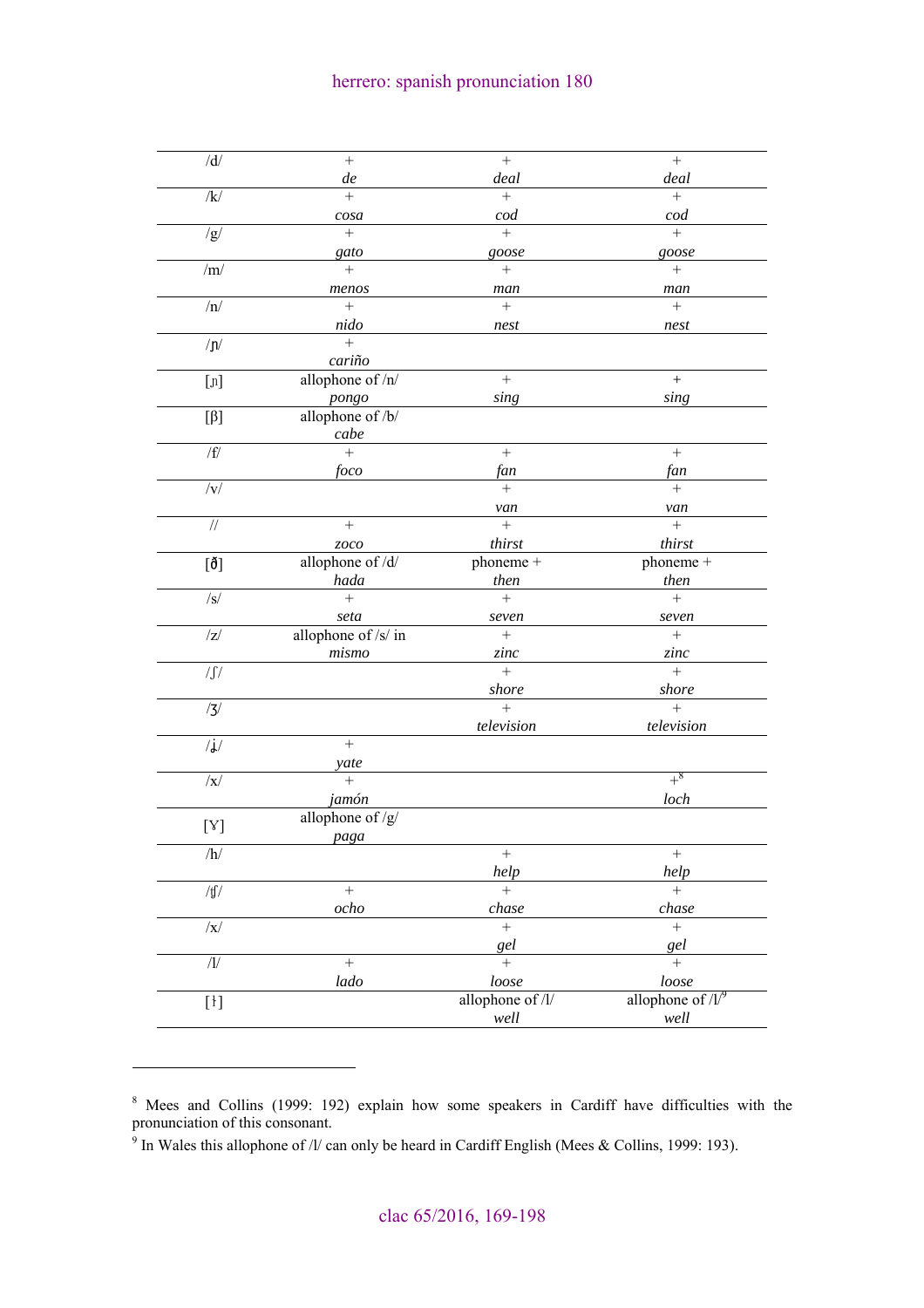| / N        | $^{+}$ |                        |                        |
|------------|--------|------------------------|------------------------|
|            | llevar |                        |                        |
| $(r)^{10}$ | $^{+}$ | $^{+}$                 | $\,{}^{+}\,$           |
|            | paro   | room                   | room                   |
| / r/       | $^{+}$ |                        | $^{+}$                 |
|            | corro  |                        | room                   |
| $[?]$      |        | before initial vowel + | allophone of $/t^{11}$ |
|            |        | about                  | little                 |
| $\sqrt{j}$ |        | $\pm$                  | $\,{}^{+}\,$           |
|            | tiene  | few                    | few                    |
|            |        |                        |                        |
| /w/        | $^{+}$ | $^{+}$                 | $^{+}$                 |

Table 3. Consonant phonemes and allophones, and glides in Castilian Spanish, RP and Welsh English<sup>12</sup>. Table based on the data presented in Wells (1982) and Mees and Collins (1999).

| <b>Phoneme</b>                | <b>Exists in Spanish</b> | <b>Exists in RP</b> | <b>Exists in Welsh English</b> |
|-------------------------------|--------------------------|---------------------|--------------------------------|
| /i/                           | $+$                      | $+$                 | $+$                            |
|                               | mi                       | happy               | happy                          |
| $/i$ :/                       |                          | $+$                 | $+$                            |
|                               |                          | fleece              | fleece                         |
| /u/                           | $\! + \!\!\!\!$          | $+$                 | $+$                            |
|                               | su                       | actual              | actual                         |
| $/u$ :/                       |                          | $+$                 | $+$                            |
|                               |                          | soon                | soon                           |
| /1/                           |                          | $\! + \!\!\!\!$     | $+$                            |
|                               |                          | sip                 | sip                            |
| $\sqrt{O}$                    |                          | $+$                 | $+$                            |
|                               |                          | put                 | put                            |
| as for $/v/$ in<br>$ \gamma $ |                          |                     | put                            |
| some accents                  |                          |                     |                                |
| /e/                           | $^{+}$                   | $+$                 |                                |
|                               | ten                      | ten                 |                                |
| [e:] <sup>13</sup>            |                          |                     | $+$                            |
|                               |                          |                     | there                          |
| / o/                          | $+$                      |                     |                                |
|                               | $\iota$                  |                     |                                |
| $\sqrt{a}$                    |                          | $+$                 | $+$                            |
|                               |                          | about               | about                          |

<sup>&</sup>lt;sup>10</sup> Following IPA conventions, in this paper the vibrant simple will be represented by  $\frac{r}{r}$ , and the multiple by /r/. The most common continuant in Welsh English is [ɾ], however, [ r] and [ɹ] can also be heard in this geolect.

<sup>&</sup>lt;sup>11</sup> Mees and Collins (1999: 192), explain how  $[2]$  is a prestigious rather than stigmatised feature in Cardiff English. Unlike other varieties of English, RP English does not use [?] as an allophone of /t/.

<sup>&</sup>lt;sup>12</sup> Many features of Welsh English do not apply in Cardiff English (Mees & Collins, 1999: 187).<br><sup>13</sup> According to Mees and Collins (1999: 191), /e:/ and /o:/ are pronounced as /ei/ /ou/, respectively, in Cardiff.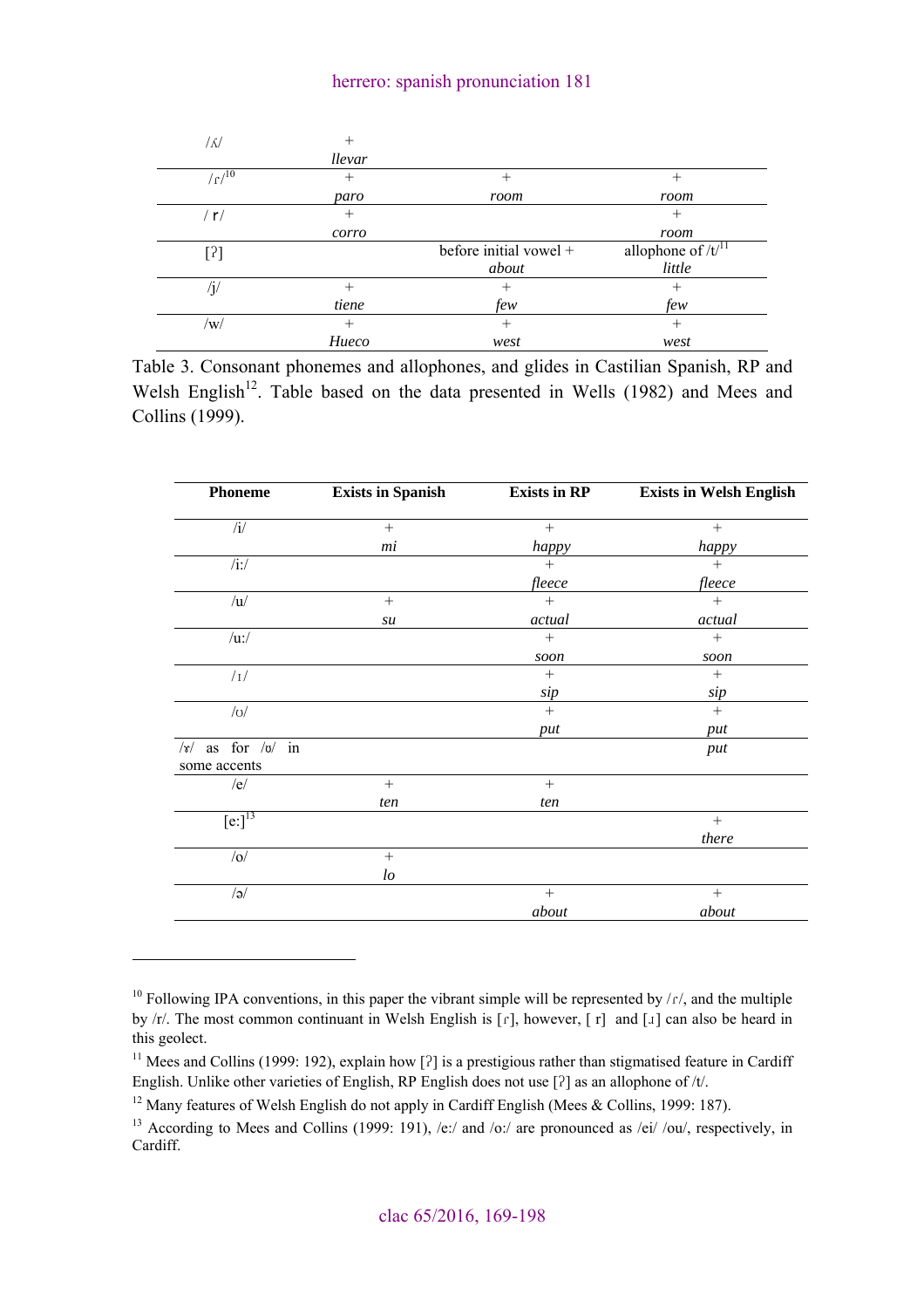### herrero: spanish pronunciation 182

| /3:             |     | $+$            |                          |
|-----------------|-----|----------------|--------------------------|
|                 |     | turn           |                          |
| $/\varepsilon/$ |     |                |                          |
|                 |     |                | pet                      |
| [Ø:]            |     |                | $^{+}$                   |
|                 |     |                | nurse                    |
| $/\Lambda^{14}$ |     | $+$            | $^{+}$                   |
|                 |     | cup            | cup                      |
| $/o$ :/         |     | $+$            | $+$                      |
|                 |     | thought        | thought                  |
| [3:]            |     |                | $\mathcal{G}\mathcal{o}$ |
| $\mathcal{R}/$  |     | $+$            | $+$                      |
|                 |     | sand           | sand                     |
| /a/             | $+$ |                |                          |
|                 | pan |                |                          |
| /ai/            |     | $+$            | $+$                      |
|                 |     | $\emph{start}$ | $\emph{start}$           |
| /D/             |     |                | $^{+}$                   |
|                 |     | $\,$           | Lot                      |

Table 4. Vowels in Castilian Spanish, RP and Welsh English. Table based on the data presented in Wells (1982) and Mees and Collins (1999).

Having compared the similarities and differences of RP and Welsh English with those of Castilian Spanish, we notice that the vocalic system of Spanish has a higher level of resemblance with Welsh English than with RP. Furthermore, we can also see the existence of a single flap continuant, a voiceless velar fricative, and an alveolar lateral consonant, which may cause positive transfer between Welsh English and Spanish.

In spite of having now a table illustrating the phonetic/phonological differences between RP English, Welsh English, and Castilian Spanish, we cannot guess what transfers will appear in the interlanguage of Welsh learners of Spanish, given the conflicting views expressed by the theories presented in the introduction and below.

The phonetic/phonological debate continues as different researchers disagree on whether some L1 sounds will cause positive or negative transfer depending on their proximity with a sound from the L2. Ioup (2008) and Zampini (2008) believe that proximity between features of the L1 and L2 phonic systems will result in positive transfer; however, other authors, such as Fledge and Hillenbrand (1987), believe the opposite. Some of the authors who believe that proximity between L1 and L2 phonic

<sup>14</sup> Some authors, such as Mees and Collins (1999), consider that /ə/ is the vowel in *ago* and in *bus*, but I have decided to use different symbols, as Hughes and Trudgill (1987: 56), for greater clarity.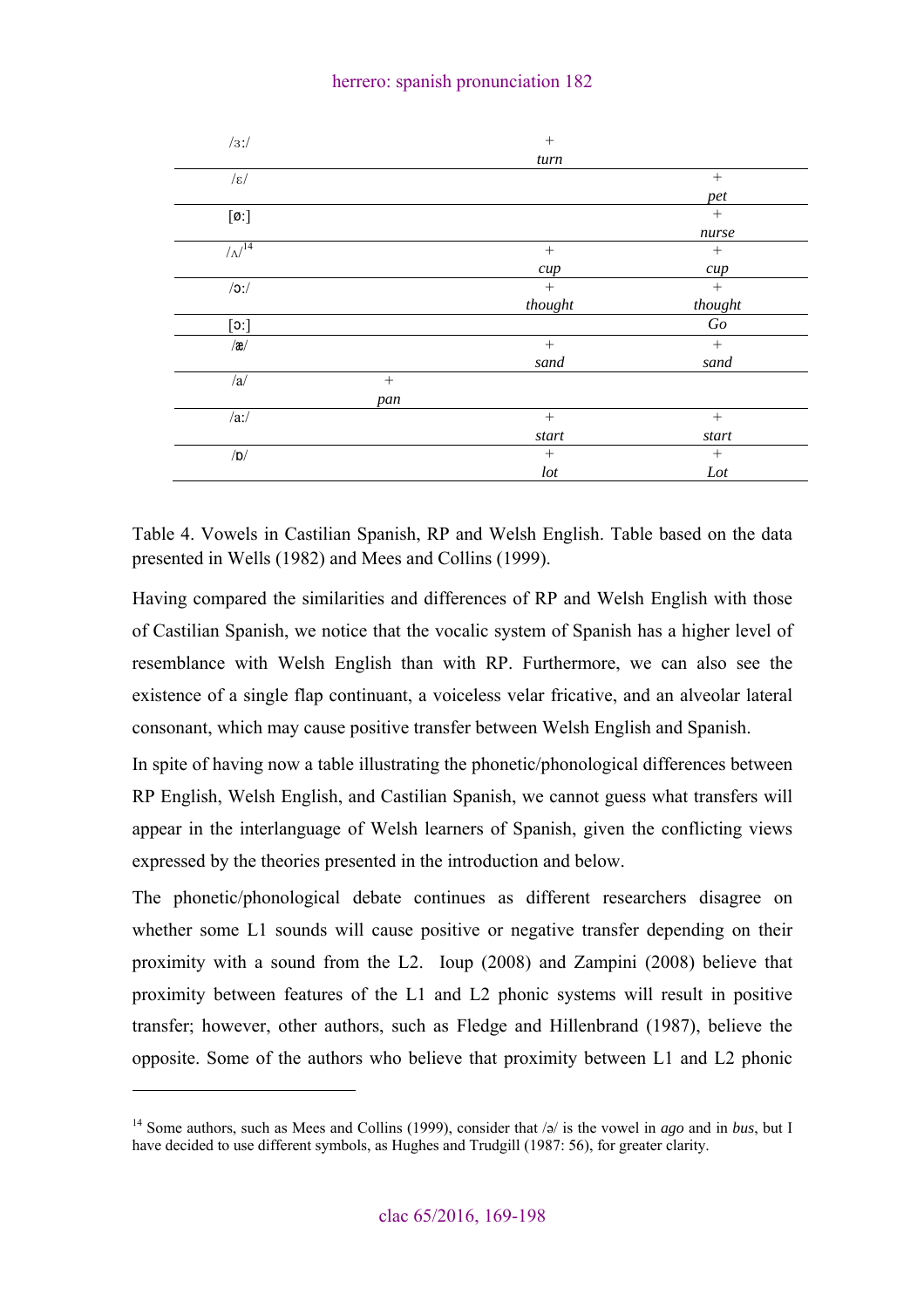systems will create negative transfer are Strange and Shafer (2008); Best (1994); Major (2008); Ohala (2008); and Flege and Hillenbrand (1984). Flege and Hillenbrand (1984) explained this with the term equivalence classification, which Major (2008) explained as:

"*Equivalent* or similar sounds are difficult to acquire because a speaker perceives them as equivalent to those in the L1; however, *new* (dissimilar or different) sounds are easier to acquire because there are salient differences. What his model implies (although not explicitly stated) is that transfer persists more for similar sounds than for dissimilar sounds."

The tables above are useful to compare phonemes and allophones between Welsh English and Spanish; however, given the ongoing debate on transfer, the recordings will have to be analysed to see exactly what positive and negative transfer can be found in Welsh learners of Spanish.

### 3. Results

 $\overline{a}$ 

## 3.1. Transferences between Welsh English and Spanish

As previously explained, there is no consensus on how transfer works or whether the proximity between L1 and L2 sounds will be an advantage or a disadvantage for the language learner, which is why I decided to analyse recordings and work with real data. Following a perceptual analysis, I transcribed the recordings, and their accuracy was checked by two Spanish teachers with English as the L1 and by a lecturer in Phonetics from a Spanish university.

The analysis of the recordings<sup>15</sup> shows how speakers who share a common DR1 present the same positive and negative phonetic/phonological transfer when speaking in a foreign language, which illustrates the importance of considering the students' DR1 in language learning. Furthermore, the series of characteristic features of Welsh English which continue being present when the participants speak Spanish also enable us to

<sup>&</sup>lt;sup>15</sup> The transcriptions of the recordings show the actual pronunciation of the participants; G1, G2 and G3 refer to each participant and the number in brackets is the second is the recording where the word is pronounced.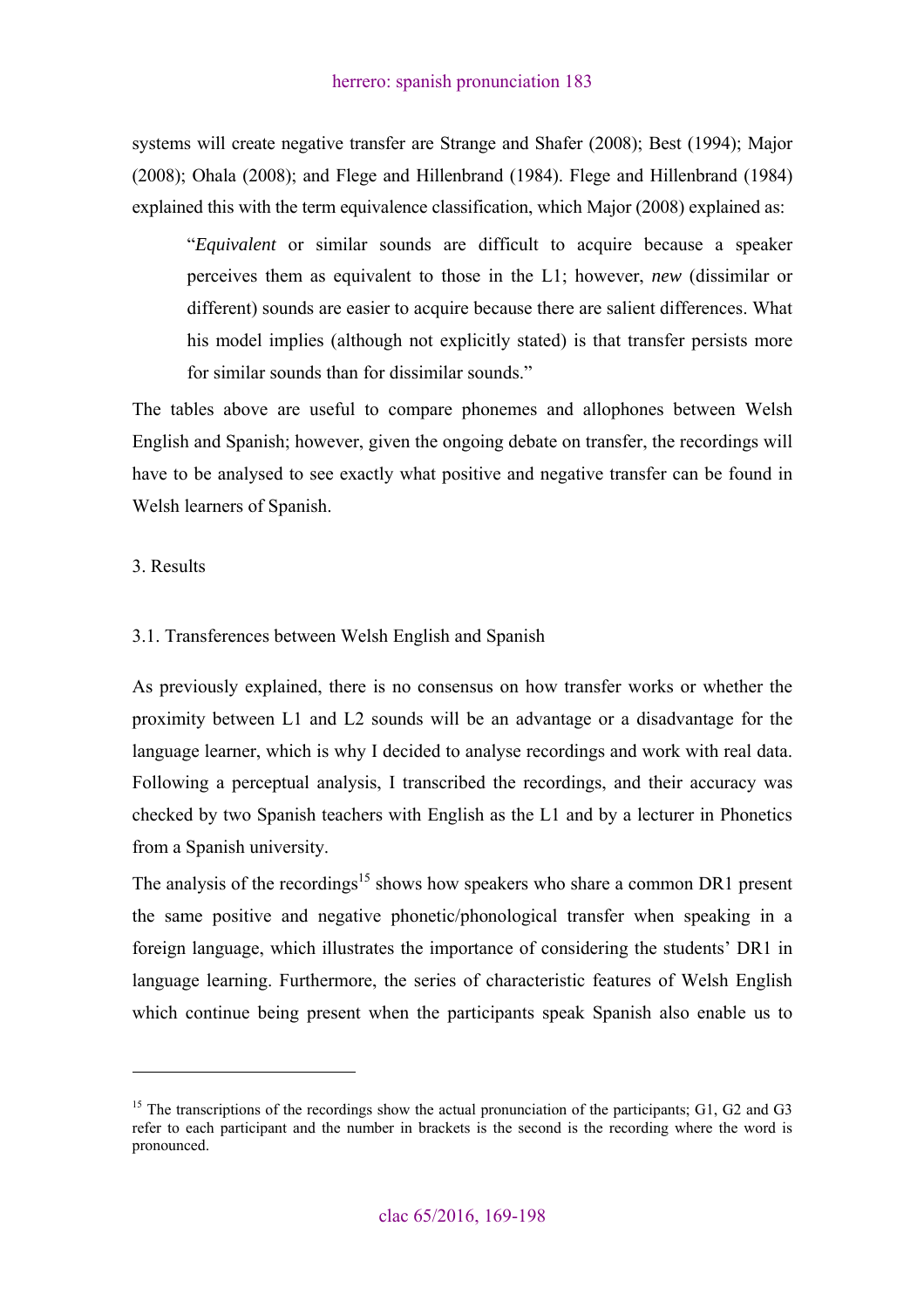place the DR1 of the participants, even when they speak in a foreign language. These examples of positive and negative transfer can be compared to the ones presented in Herrero de Haro and Andión Herrero (2011, 2012a, 2012) for other regions of the British Isles to see how transfer into Spanish varies depending on the speaker's DR1..

## 3.1.1. Participants: the accents of G1, G2 and G3

## 3.1.1.1. First participant [G1]

G1 is from the Welsh coast but she has been living in Norfolk for a few years. She is 34 years old and has a high sociocultural level, having completed a PhD in French literature. G1 works as a teacher of Spanish and French in an independent boarding school and has visited Spain on various occasions.

She speaks French and Spanish and her level of proficiency in them, according to the European framework, would be C2 and C1, respectively. G1's first language is English and she has an intermediate level in Welsh, although she has never used the latter at home with her family.

## 3.1.1.2. Second participant [G2]

G2 is from a town near Swansea, in the Southeast of Wales, a region where more than 60% of the population speak Welsh as their L1. He has been living in London for a few years, is 38 years old, and has a high sociocultural background.

G2 is bilingual English Welsh, although he considers Welsh his L1 and English his L2. He goes to Mexico once a year and his level in Spanish (his L3) would correspond with a C2 in the European Framework.

3.1.1.3. Third participant [G3]

G3 is 42 years old and works as a lecturer at a Welsh University. She manages the department of Communication Sciences, Languages and Culture, and one of her research areas is the role of different languages on television in bilingual communities.

G3 has been to Spain on various occasions and has studied Basque, Galician and Catalan, although her level in these languages is not as high as it is in Spanish, where her level is C1. G3 is bilingual English Welsh and she uses the latter at home with her family.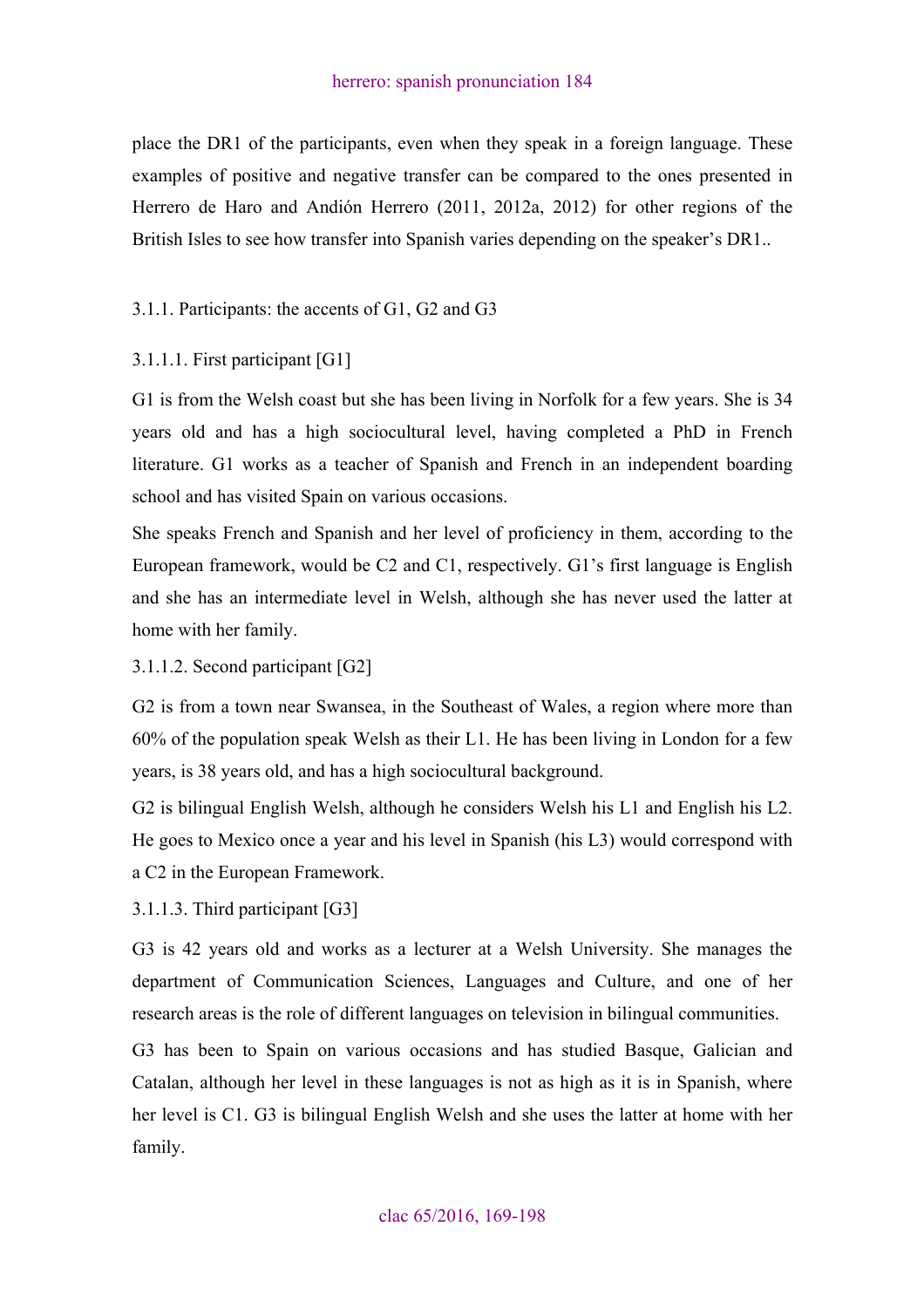As previously explained, an analysis of these speaker's accent in English shows that, despite differences in their backgrounds, they all have a very clearly recognisable Welsh accent in English, thus, being a good sample for our study. The analysis of their accent in Spanish will highlight some of the interferences that Welsh students present in Spanish; however, we are aware that studies with larger numbers of participants will be beneficial in order to offer a more in-depth analysis of interferences in the interlanguage of Welsh students of Spanish.

3.1.2. Positive transferences of Welsh English into Spanish

The Spanish alveolar lateral is not reinterpreted. Most accents of Welsh English do not have  $[\dagger]$ , (allophone of  $\Delta$  in RP), and, as it happens in Spanish, the lateral consonant is pronounced as an alveolar lateral in all contexts: *El* [el] (G1, 0:21); *Sólo* ['solo] (G2, 0:42); *Hablo* ['aβlo] (G3, 1:05).

Another positive transfer is the correct pronunciation of [x], sound which exists in the Welsh language and in Welsh English through loanwords from Welsh: *Trabajo*  [tɾa'baxo] (G1, 0:32); *Hijas* ['ixas] (G2, 0:48); *México* ['mexico] (G2, 0:59).

Most speakers of Welsh English pronounce the continuant consonant as  $\lceil \cdot \rceil$ , and some as /r/, as opposed to the approximant consonant found in many English accents, which is another positive transfer from Welsh English into Spanish: *Durante* [du'ɾante] (G1, 0:12); *Mientras* ['mjentɾas] (G2, 1:30); *Creo* [kɾeo] (G3, 2:01); *Entender* [enten'der] (G3, 1:36).

Finally, we also notice a more fricative and less implosive character than the one described in Herrero de Haro and Andión Herrero (2011, 2012b) for other accents of the British Isles, which makes it easier for speakers of Welsh English to pronounce the allophones [β], [ð] and [ɣ] correctly in the majority of cases: *Hablan* ['aβlan] (G2, 1:19); *Vivo* ['biβo] (G3, 0:06); *Cuarenta y dos* [kwa'renta i ðos̻̄] (G3, 0:04); *Edimburgo* [edɪm'burɣo] (G1, 1:25); *Llegue* [je'ɣe] (G2, 0:55).

These examples of positive transfer illustrate the importance of considering the DR1 of these students of Spanish; however, it is in the negative transfer where we will have to focus on to correct the pronunciation of these learners.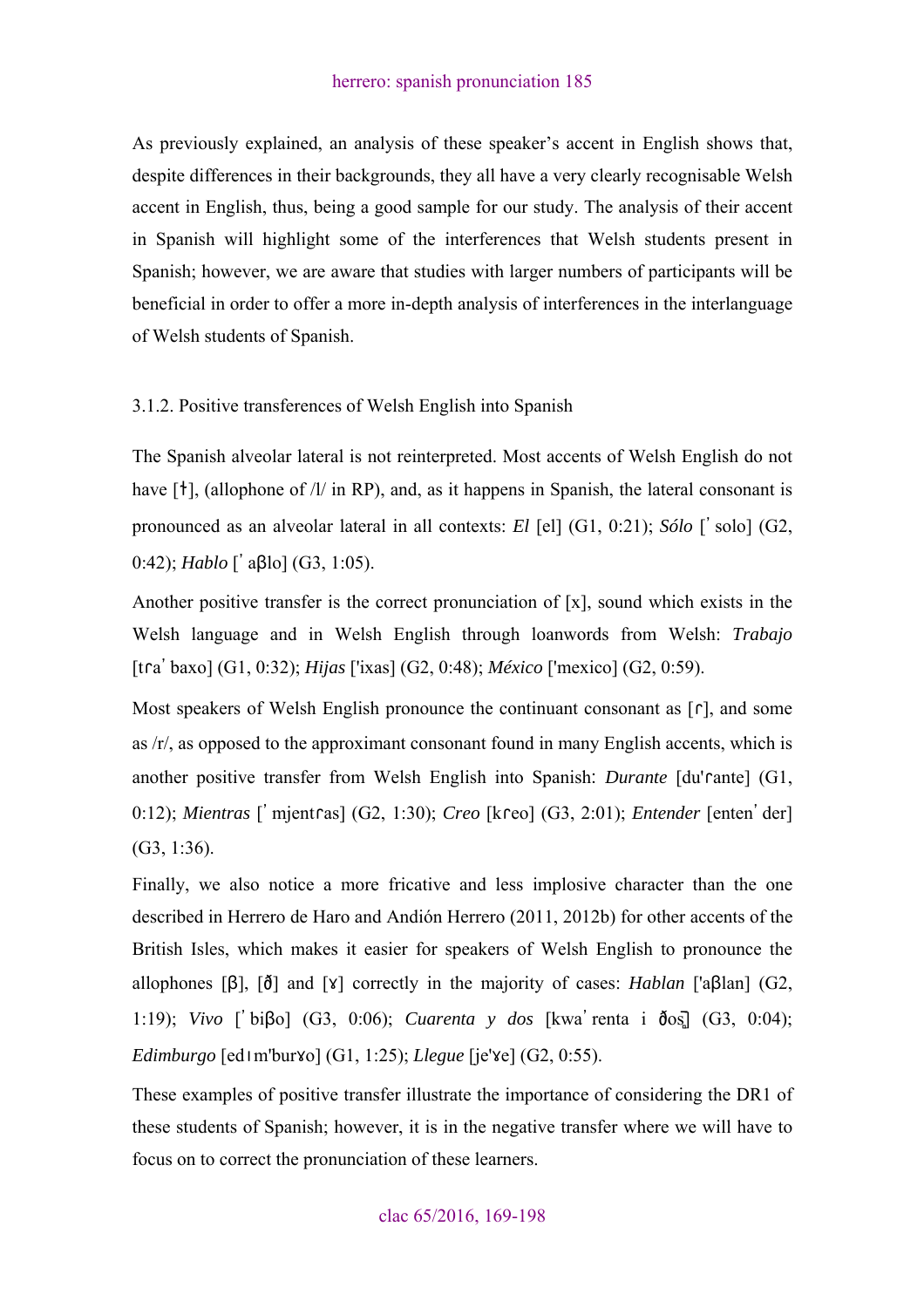## 3.1.3. Negative transferences of Welsh English into Spanish

As Weinreich did in 1968, I will divide the negative transfer of the learners in four different categories. I present here the negative transfers which have appeared more frequently and consistently in the recordings of our participants.

3.1.3.1. Underdifferentiation

The first underdifferentiations that we notice in Welsh students of Spanish are the pronunciation of the allophones  $[\beta]$ ,  $[\delta]$  and  $[\gamma]$  as  $[\mathfrak{b}]$ ,  $[\mathfrak{d}]$  and  $[\mathfrak{g}]$ , respectively: *Renovación* [ɾenoba'θion] (G1, 0:48); *Ella viene de* ['eja 'bjene de] (G2, 0:12); *variante* ['komo ba'ɾjante] (G3, 1:38); *Estudiaba* [estu'djaba] (G1, 1:52); *Nada* ['nada] (G2, 1:33); *Estado* [es'tado] (G3, 0:47); *Antigua* [an'tigwa] G1, 0:38); *Segunda* [se'gunda] (G2, 1:12).

We also notice underdifferenciation of Spanish  $/r/$  and  $/r/$ , as even though we can find taps and trills in Welsh English, these are allophones of the same phoneme, unlike in Spanish, where both sounds have different phonemic values. This explains the fact that  $\lceil$  f is pronounced  $\lceil$  f and  $\lceil$  and  $\lceil$  in different cases by these speakers, and the fact that  $\lceil$  f is pronounced as  $\lceil \cdot \rceil$  in other occasions: *Londres* ['lond*aes*] (G2, 1:26); *Suegros* ['swey*as*] (G2, 1:51); *Brava* ['braβa:] (G3, 0:59)*; Inglaterra* [iŋgla'teɾa] (G1, 2:20); *Regresé*   $[regre'sel (G2, 2:27)]$ .

Some authors, such as Weinreich (1968), Major (2008), and Ioup (2008), believe that underdifferentiation will be the hardest interference to master. Regarding this, Ioup (2008) pointed out that, "if the L2 contains a phonemic contrast in which both members are perceived as a single native language sounds, establishing different categories for the L2 will be extremely difficult", meaning that underdifferentiation will be the hardest interference to master. As Munro (2008) said "rather than see foreign accentedness as inherently problematic in L2 oral output, we should accept it as part of normal variation in human speech." Therefore, we should focus first on the intelligibility of our students, rather than on eradicating every single non-native feature of a student's accent, thus, when it comes to under differentiation, I will give priority to teaching the pronunciation of  $\frac{f}{f}$  and  $\frac{f}{f}$  over teaching the correct pronunciation of the allophones of  $\frac{f}{f}$ ,  $\frac{f}{f}$ , and  $/g/$ .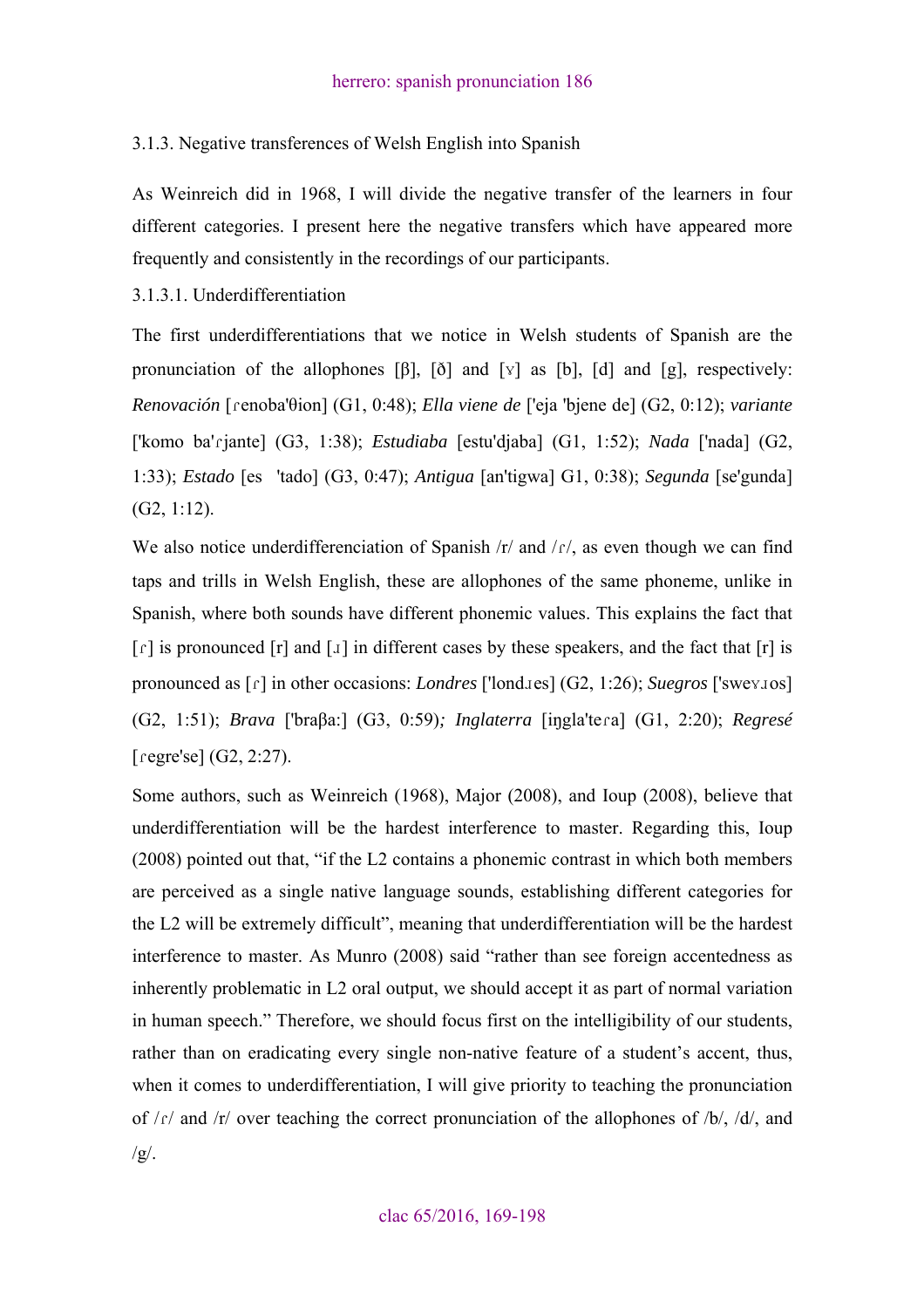## 3.1.3.2. Overdifferenciation

These speakers pronounce [β] and [b] as [v] when the Spanish sound is represented by the grapheme *v*, as it happens in English: *Vivía* [vi'via] (G1, 1:35); *Avión* [a'vjon] (G2, 2:32).

As we have seen, there is no consensus on whether it is markedness or L1 phonology that is more relevant when learning the L2. Regarding markedness, Major (2008: 78) explains it by saying that "*x* is more marked than *y* if the presence of *x* implies the presence of *y* but not vice versa." Hansen Edwards and Zampini (2008: 4) say that "in the process of reranking the constraints from the L1 to the L2, the least marked structures' rerankings will emerge before those that are more marked." Regarding markedness, Eckman (2008) says that "A structure X is typologically marked relative to another structure, Y, (and Y is typologically unmarked relative to X) if every language that has X also has Y, but every language that has Y does not necessarily have X." Zampini (2008) also believes that "those areas of the L2 that are different from the L1 will be difficult to acquire if they are also more marked than the L1. Aspects of the L2 that are different but less marked will not be difficult to acquire." However, /b/ is less marked than /v/, as the former is much more common amongst world languages, in spite this, pronouncing /b/ in Spanish seems to be difficult for speakers of Welsh English when the phoneme is represented by the grapheme  $v$ , which is a negative transfer caused by the English spelling system.

## 3.1.3.3. Reinterpretation

Stressed vowels tend to be lengthened,  $\alpha$  and  $\alpha$  are also lengthened at the end of words, and /i/ is backed and pronounced [ɪ]: *Doctorado* [docto'ɾa:do] (G1, 1:54); *Casado* [ka'sa:ðo] (G2, 0:05); *Pequeña* [pe'ke:ɲa] (G1, 2:55); *Frutas* ['fɾu:tas] (G2, 2:04); *Allá* [a'ja:] (G2, 0:35); *Costa* ['kosta:] (G3, 0:22); *Eso* ['es̻̄o:] (G3, 1:24); *Hice* [ɪ'se] (G2, 0:39); *Mis* [mɪs̻̄] (G3, 1:53).

The voiceless alveolar fricative is also modified, and it is pronounced [s ],  $\boxed{s}$ ] and  $\boxed{s}$ ] in various occasions: *Frutas* ['fɾu:tas] (G2, 2:04); *Costa* ['kos̻ta:] (G3, 0:22); *Hice* [ɪ's̻e] (G2, 0:39); *Sur* [s̻̄ uɾ] (G1, 0:21); *dos* [ðos̻̄] (G3, 0:04).

The stops  $[p]$ ,  $[t]$  and  $[k]$  tend to be pronounced  $[p^h]$ .  $[t^h]$  and  $[k^h]$  before vowels, although unlike  $[p^h]$  and  $[k^h]$ ,  $[t^h]$  does not appear exclusively at the beginning of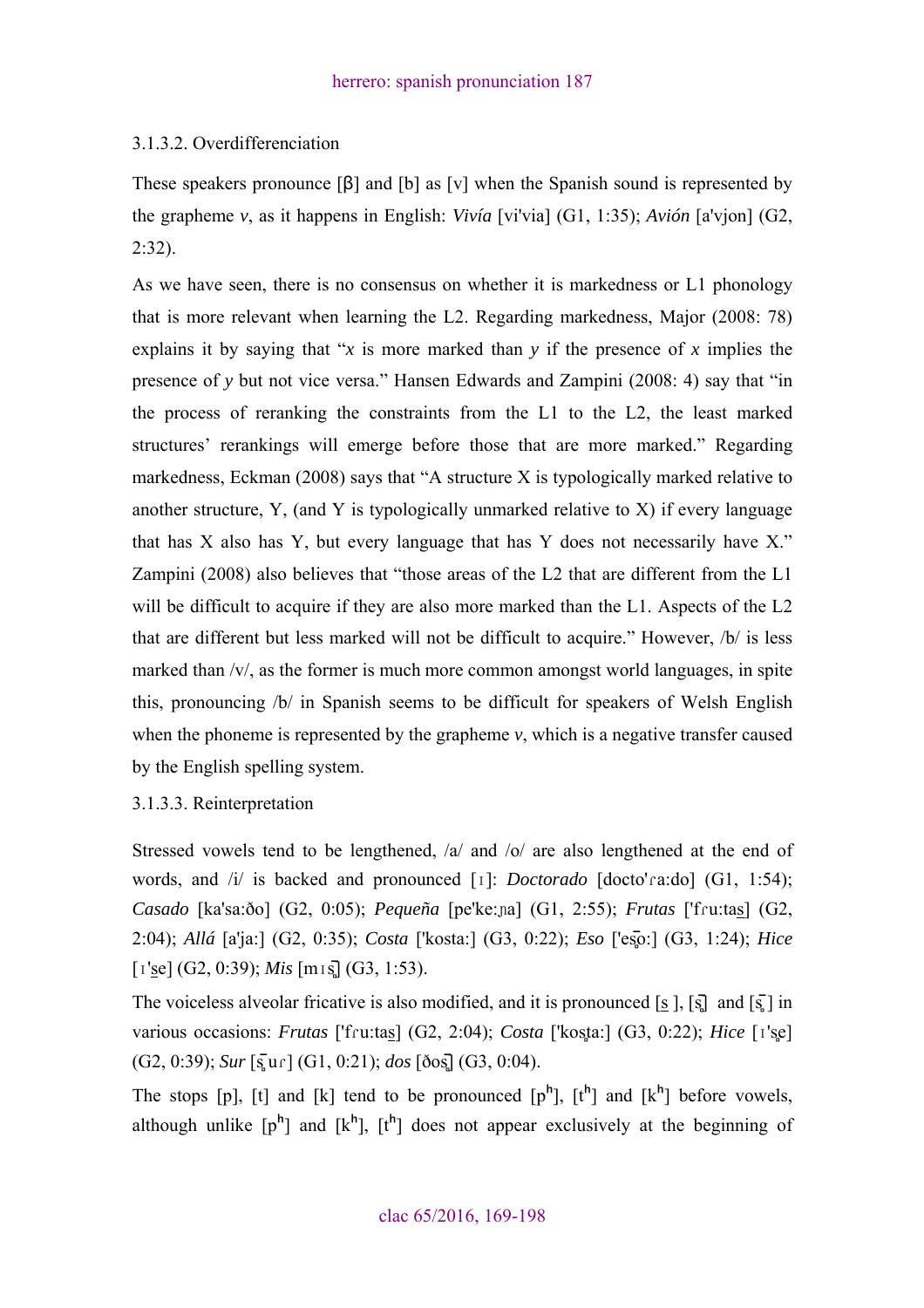words: *Pero* ['p<sup>h</sup>ero] (G2, 1:18); *Parecida* [p<sup>h</sup>are' $\Theta$ iða:] (G3, 1:22): *Totalmente* [to'tʰalmente] (G2, 2:52); *Comer* [kʰo'mer] (G2, 1:56).

We also find reinterpretation of Spanish intonation; we notice a strong change of tone between stressed and unstressed vowel and the lengthening of stressed vowels, (marked by bold arrows):

> $\lambda$   $\lambda$   $\lambda$   $\lambda$   $\lambda$   $\lambda$  $\lambda$

Después la semana pasada fuimos a París (G1, 0:57-1:01);

 $\mathcal{N} = \mathcal{N}$  and  $\mathcal{N} = \mathcal{N}$ 

Estamos en la costa (G3, 0:21); Es un pueblo muy bonito (G3, 0:25).

Welsh learners also tend to apocopate Spanish vibrants in postvocalic positions and when they are not followed by a vowel. This follows the pattern of pronunciation of Welsh English and is another example of reinterpretation: *Apartamento* [apaʰtta'mento] (G1, 2:03); *Normalmente* [no:mal'mente] (G2, 2:07).

Finally, consonants are geminated when these appear between a stressed and an unstressed vowel, which is why the Spanish word *casa* is pronounced as ['kassa] by these speakers, instead of ['kasa], which is the correct pronunciation: *Casa* ['kassa] (G1, 0:18); *Mucho* ['muʧʧo] (G1, 0:56); *Leche* ['leʧʧe] (G2, 2:15); *Muy bonito* [mwi βo'nitto:] (G3, 0:26); *Unos* ['unnos̻̄] (G3, 0:16).

When analysing the reasons for the aspirated pronunciations of the Spanish phonemes /t/, /p/, /k/ and /ʧ/, it will be worth remembering the concept of *equivalence classification*, which Flege would undoubtedly point out as the cause of these negative transfers.

#### 3.1.3.4. Substitution

The phoneme /o/ is substituted by [əʊ] at the end of a word in several occasions, following the pattern of English: *Novio* ['noviəʊ] (G1, 2:35); *No* [nəʊ] (G2, 2:10).

Sometimes [n] is substituted by [nj] and other times by [nj]. This consonant does not exist in any regional variety of British English, so Welsh learners tend to substitute it by the most similar English sounds: *Español* [espa'ṉjol] (G2, 1:12); *Años* ['anjos̻̄] (G3, 0:05); *Niños* ['nɪnos̻̄] (G3, 0:35).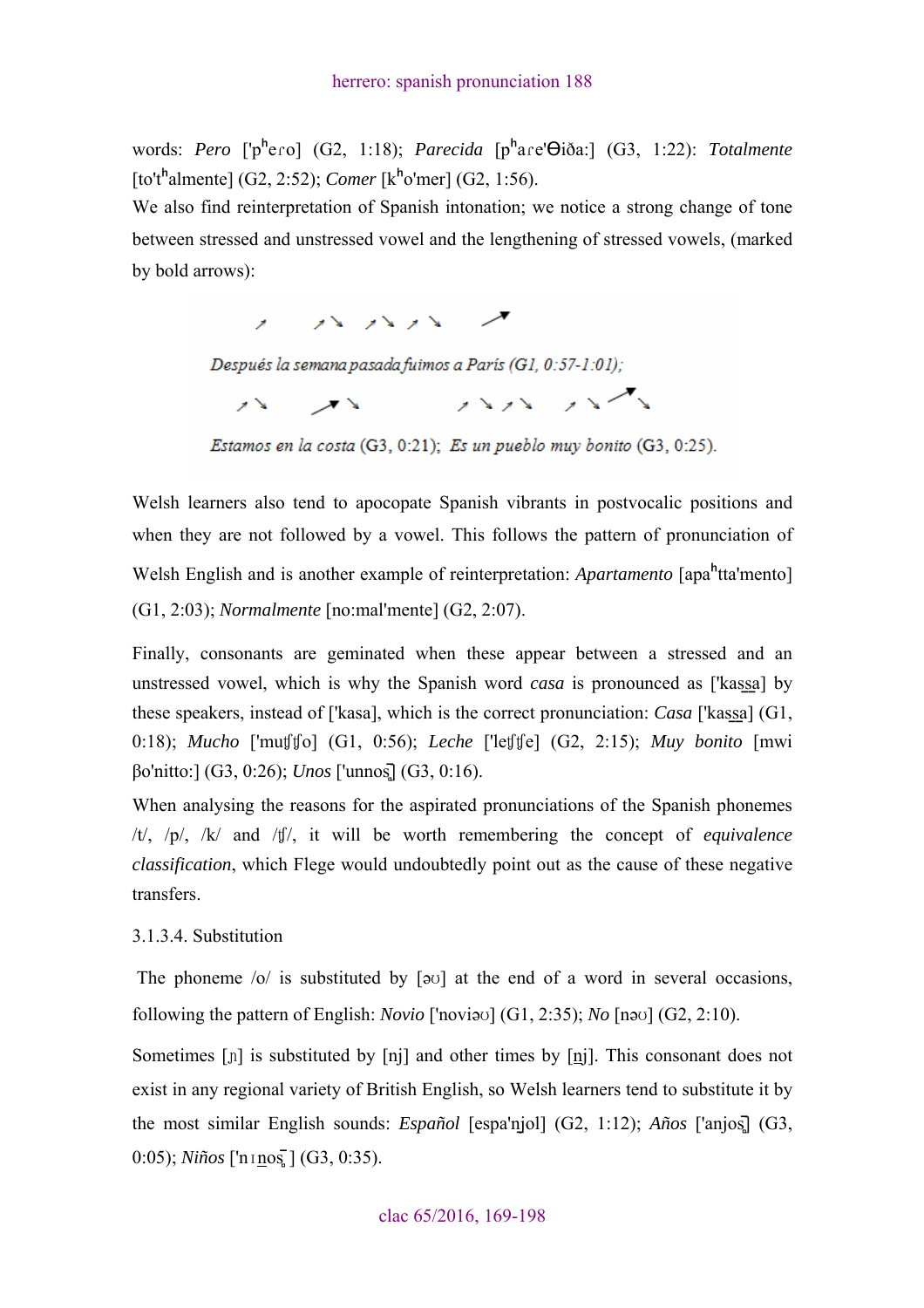Another constant substitution is  $\lceil \frac{1}{6} \rceil$  by  $\lceil \frac{1}{6} \rceil$ , as  $\lceil \frac{1}{6} \rceil$  is the closest English phoneme to the Spanish [ʝ]: *Yo* [jəʊ] (G1,0:17); *Desayuno* [desa'juno] (G2, 1:54): *La playa* [la 'pḻaja] (G3, 0:30).

Finally, [ʎ] is substituted by [ j]: *Allí* [a'ji] (G1, 0:29); *Ella* ['eja] (G2, 0:10); *Llamo* ['jamo] (G3, 0:02).

We see how speakers of Welsh English struggle to pronounce  $\lceil \frac{1}{6} \rceil$ ,  $\lceil \frac{1}{6} \rceil$ , and  $\lceil \frac{1}{2} \rceil$ . These phonemes are substituted by the closest ones available in Welsh English, which would be an interference caused by the phonetic system of the students' L1. However, we could also explain these interferences using the concepts of markedness and universals: The Spanish consonants  $[\dot{\mu}], [\dot{\Lambda}],$  and  $[\dot{\mu}]$  are more marked than  $[\dot{\mu}],$  and  $[\dot{\mu}]\dot{\sigma}$ , which are the sounds that the Welsh English speakers use instead. Major (2008: 78) explains that "less marked phenomena are acquired before more marked phenomena". This would explain why these speakers have acquired other less marked sounds of Spanish (for example, most vowels) but not these consonants. Speaking about L1 acquisition, Ohala (2008) says that "in every given language, more frequent sounds are mastered earlier", which could be why these fairly infrequent Spanish sounds are hard to master for Spanish students from Wales. We could say that these substitutions are due to L1 transfer and to universals/level of markedness. Regarding this, Hansen Edwards and Zampini (2008) say that "when an interference is due to universals and L1 transfer the substitution will persist longer", therefore, we can anticipate that the problems with  $[j]$ , [ $\Lambda$ ], and [n] will be very hard to overcome for students of Spanish who have Welsh as their DR1.

## 4. Discussion

#### 4.1. Summary of interferences

I will now proceed to mention the main interferences found consistently in Welsh learners of Spanish, as these will provide us with guidance about which sounds to focus on.

## 4.1.1. Overdifferentiation

Pronunciation of the grapheme v as [v] instead of as [β] or [b].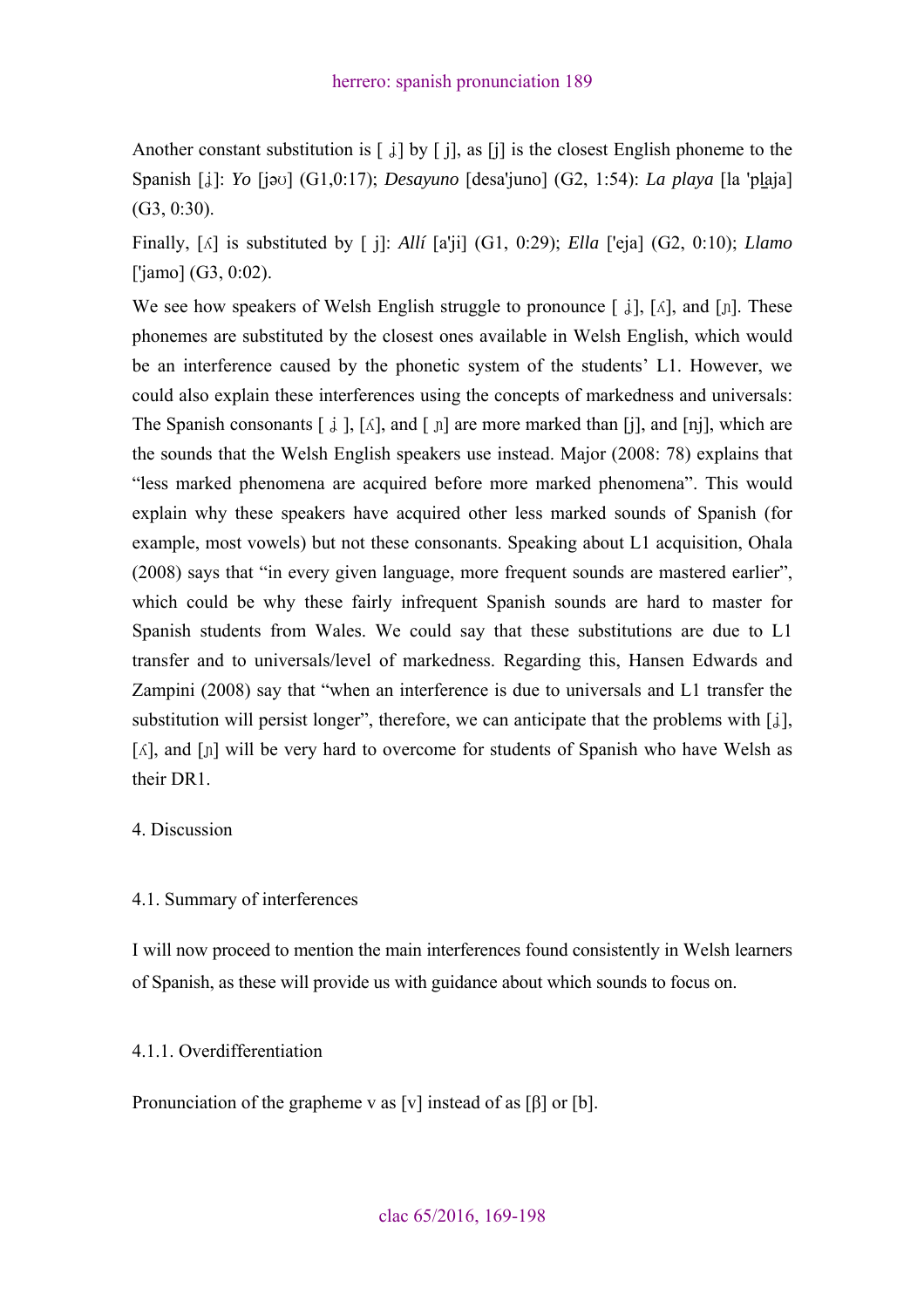## 4.1.2. Underdiferentiation

Pronunciation of [β], [ð] and [ $\mathbf{v}$ ] as [b], [d] and [g].

Pronunciation of  $\lceil$  f  $\rceil$  as  $\lceil$  f  $\rceil$  or  $\lceil$ <sup>h</sup> $\rceil$ , and pronunciation of  $\lceil$  f  $\rceil$  as  $\lceil$  f  $\rceil$ .

4.1.3. Reinterpretation

Lengthening of stressed vowels, and of /a/ and /o/ at the end of words.

Pronunciation of /i/ as  $\lceil \frac{1}{2} \rceil$  and of /s/ as  $\lceil \frac{1}{2} \rceil$ ,  $\lceil \frac{1}{2} \rceil$  and  $\lceil \frac{1}{2} \rceil$ .

Reinterpretation of /t  $\int$  / as  $[t^h]$ , and of /t/ as  $[t^h]$  in prenuclear position, and of /p/ and /k/

as  $[p^h]$  and  $[k^h]$  at the beginning of a word.

Reinterpretation of Spanish intonation through a change of tone between stressed and unstressed vowels and by lengthening stressed vowels.

Syncope and apocopate of vibrant consonants in postvocalic position when followed by a consonant.

Gemination of consonants when these appear between a stressed and an unstressed vowel.

## 4.1.4. Substitution

 $\overline{a}$ 

Substitution of /o/ by  $\lceil \frac{1}{2} \sigma \rceil$  at the end of words, and of  $\lceil \frac{1}{2} \rceil$  by  $\lceil \frac{1}{2} \rceil$  and by  $\lceil \frac{1}{2} \rceil$ .

Substitution of  $\left[ \begin{array}{c} j \end{array} \right]$  by  $\left[ \begin{array}{c} j \end{array} \right]$ , and of  $\left[ \begin{array}{c} \wedge \end{array} \right]$  by  $\left[ \begin{array}{c} j \end{array} \right]$ <sup>16</sup>

These results contrast with the ones presented in Herrero de Haro and Andión Herrero (2011, 2012a, 2012b) for Scotland, Northern Ireland, the Republic of Ireland, and Southern and Northern England, showing that Welsh learners of Spanish present specific interferences in Spanish. These interferences will be useful when teaching Spanish pronunciation to Welsh learners of Spanish, as these will tell teachers what sounds to focus on to improve the Spanish pronunciation of these learners.

<sup>&</sup>lt;sup>16</sup> I found few examples where  $\lceil \Delta \rceil$  is pronounced as  $\lceil \frac{1}{2} \rceil$ , phenomenon widely spread in the Spanish speaking world and known in Spanish as yeísmo.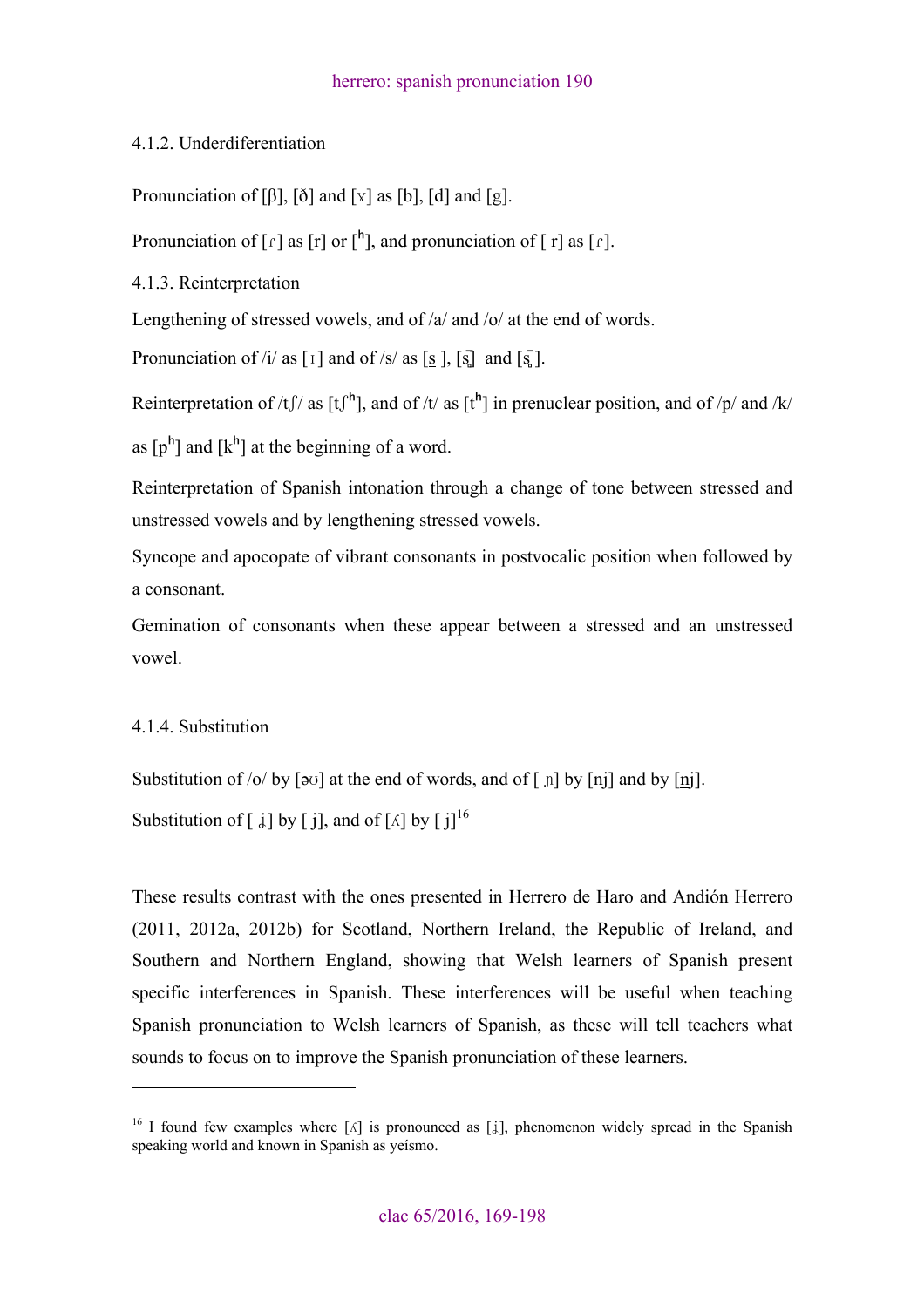#### 4.2. Teaching Spanish pronunciation to Welsh students

The analysis of the recordings shows how the characteristics of the DR1 of the learners can be traced when they speak in a foreign language and how this has a direct effect on the Spanish accent of the learners. However, this has been ignored or simply not dealt with in detail in book sections aimed at teaching Spanish phonetics to learners of SFL. A study of many of these materials has made obvious the fact that the general tendency is explaining the relationship between phonemes and spelling, without giving due attention to teaching how to pronounce the sounds of the language correctly. Some examples of this are Alonso and Everett (2008), Borobio (2006) and O'Connor (2002).

Equally, we can notice in these materials an exclusive concern with the Spanish sounds considered typically difficult for foreign students, ignoring not only the phoneticlinguistic distance between Spanish and the L1 of the speakers, but also the distance between the variety of Spanish used as target model and the regional variety of the L1 of the students. Therefore, I present here some exercises aimed at Welsh leaners of Spanish designed to correct the negative phonetic/phonological interferences that Welsh students present in Spanish, as shown in the analysis of the participant's accent in Spanish.

I have focused on the specific characteristics that speakers of Welsh English present and on the phonetic-linguistic distance between this variety of English and Castilian Spanish, although the principles used here can be used with speakers of other regional varieties of English. I have used these exercises in lesson and I invite teachers who work with Welsh students of Spanish to try these in class.

These exercises could be used as an independent lesson focused on pronunciation, or as part of a lesson dealing with Spanish phonetics. Students can also use these as individual exercises to practice and improve those aspects of Spanish pronunciation that they find most difficult.

I have included a list of Spanish words and phrases to practice Spanish pronunciation, although in each case it is the teacher of SFL who should propose more examples for the learners.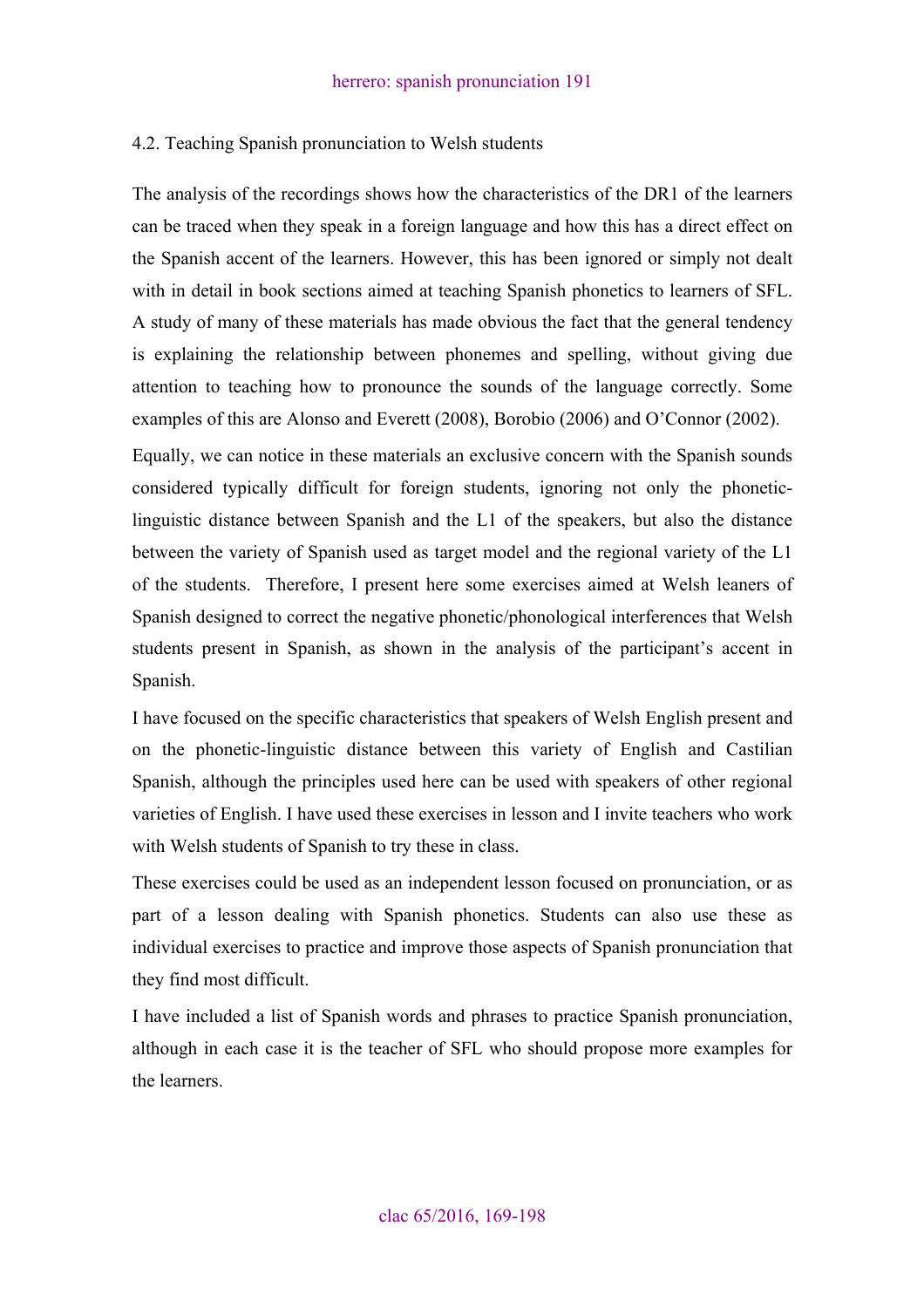## 4.2.1. Apocope of taps and trills and *linking r*

Continuant consonants are dropped in postvocalic position when they are followed by a consonant. If they are followed by a vowel the continuant consonant is pronounced and linked to the next vowel, and it marks the beginning of the new syllable.

It would be convenient to start by showing the student how this phenomenon works in his/her own variety of English, so we could start by providing a list of English words and by comparing how the grapheme r is treated in each case:

| Radio                      | Tomorrow | Arise                         | <i>Broken</i> |
|----------------------------|----------|-------------------------------|---------------|
| Work                       | Car      | <i>Driver</i>                 | Liver         |
| The driver is The liver is |          | A car and a bus <sup>17</sup> |               |

This will make students aware of this phenomenon of Welsh English, but it will be necessary to remind students that in Spanish vibrant consonants are pronounced in all contexts.

The students could now proceed to read a list of Spanish words in which they will tend to drop the vibrant consonants, but they will need to make sure that they do not do this in Spanish. It would be convenient to read these words in pairs, so that students can tell their partners whether they are dropping the continuants or not:

 *Parque amor barco Color por estar* 

 $\overline{a}$ 

The learners should start dropping the vibrant consonants less frequently now, but most likely they will still continue doing it at times. To avoid this, we could add a vowel after r, so that this now appears in a context where that consonant is always pronounced in their DR1. As Hansen Edwards (2008) explains, this use of a following vowel to avoid deletion is in line with the findings of Gatbonton (1978) and Major (1996). This will create sequences, not real Spanish words, such as \**paroque*, \**amoro*, \**baroco*, \**coloro*, \**poro* and \**estaro*. Once that the students are used to pronouncing the vibrant consonants in those words, they should start shortening the inserted vowel until they

 $17$  The continuant will be pronounced in the first four words. In the next four, it will be omitted as it is not followed by a vowel. Finally, we have examples of linking r in the third group.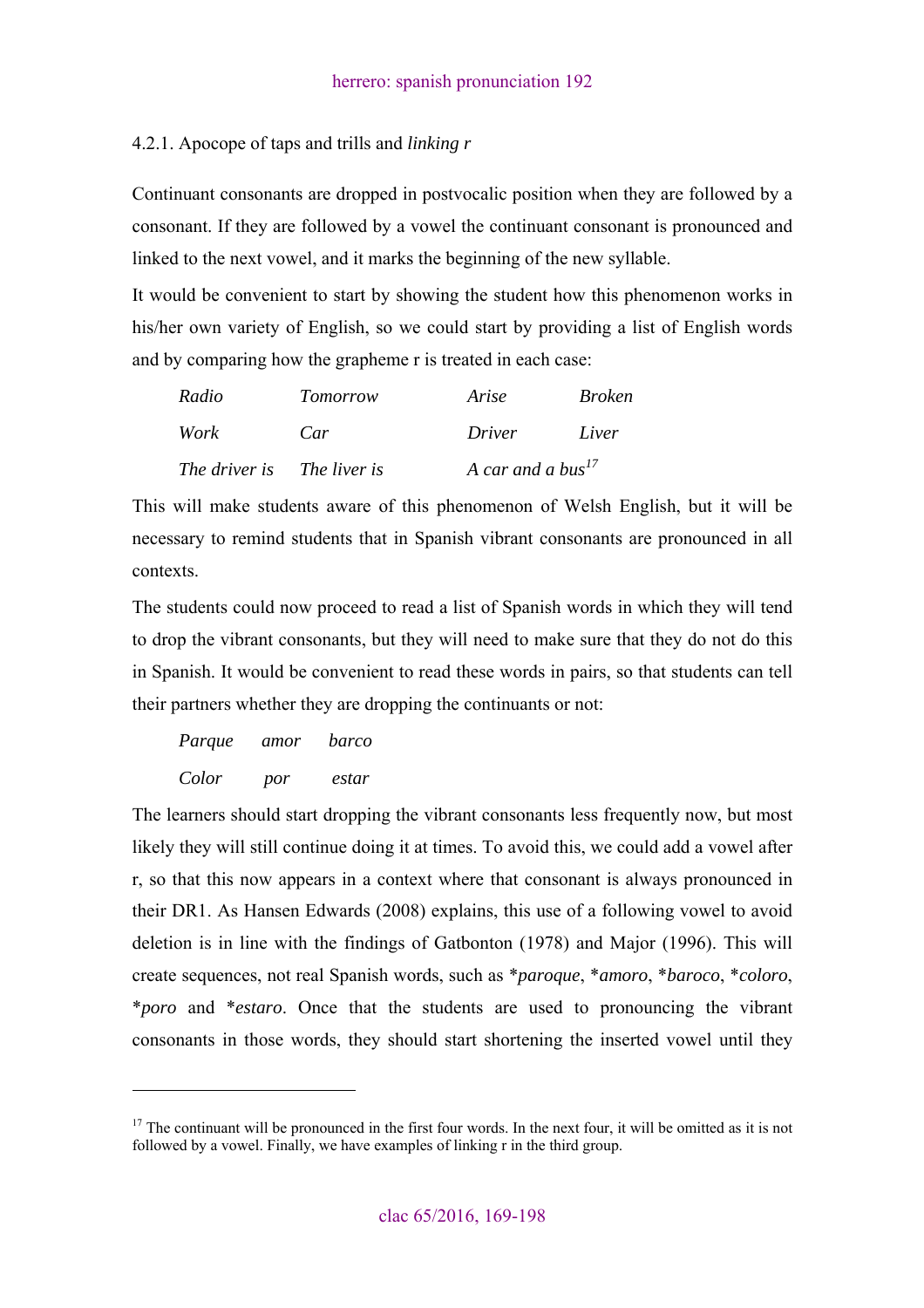stop pronouncing it, making sure that they do not drop the vibrant consonant during this process. After that, the students can continue practising with more complex sequences. It will be important to be aware of the phenomenon of linking r, which might still appear. The teacher must make sure that the vibrant consonant is linked to the previous vowel, not to the next one, preventing it from marking the beginning of the new word. To do this, the teacher could ask students to insert a brief pause between the continuant and the vowel.

### 4.2.2. Gemination of consonants

The gemination of consonants between a stressed and an unstressed vowel is one of the most characteristic phenomena of Welsh English. To avoid this, we could show students how this works in their DR1 by comparing the consonants  $[t]$ ,  $[s]$  and  $[t]$  in the following pairs of words:

 *Attack, city Assess, passing Church, switching* 

After showing the learners how gemination appears in the second word of each pair, we can present a list of Spanish words which will promote this phenomenon:

 *Casa coche mesa leche Poco antiguo noche folleto* 

To avoid this gemination of consonants, our students could start to pronounce the words separating the syllables (/ka sa/, /kot $\int$ e/), and then proceed to shorten the pauses between syllables until they pronounce the words correctly without geminating the consonants.

4.2.3. Insertion of aspirations after voiceless stops

Voiceless stops are aspirated at the beginning of words, although [t] is also aspirated in other prevocalic contexts.

This interference appears in Spanish because of an allophonic rule of which students might not be aware. In English, intensity tends to be higher in voiceless stops before vowels than after vowels, and when these appear at the beginning of words their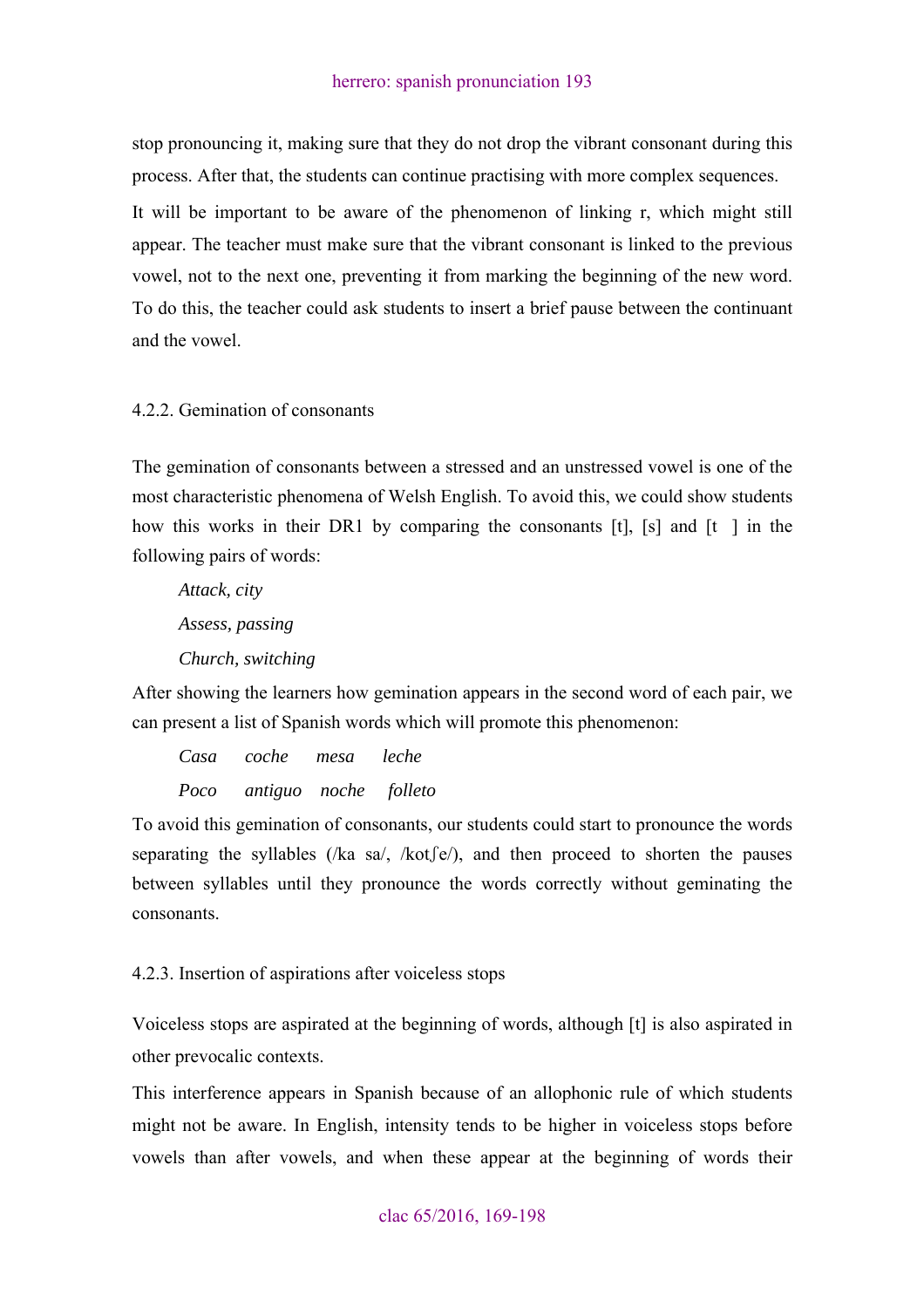intensity is even higher, inserting an aspiration between the consonant and the vowel. The students could pronounce the following English words and compare the pronunciation of [p], [t] and [k] in each case:

| Park | stop  |
|------|-------|
| Ŧо   | dirty |
| Car  | uncle |

Voiceless stops are stronger when they appear at the beginning of a word, so we could introduce a syllable before this to control this tendency. It would be better to pronounce the following list of words in pairs so that the students can comment on their partners' pronunciation, but this can also be done independently:

| Perro | parte | pantalón |
|-------|-------|----------|
| Toro  | tela  | taza     |
| Casa  | queso | corazón  |

After that, we could start inserting the word *mi<sup>18</sup>* before each of those words, what will soften the pronunciation of [p], [t] and [k]. This *softer* pronunciation of the consonants is the one that needs to be maintained in Spanish. Finally, I recommend continue pronouncing these words but removing mi and making sure that the soft pronunciation of [p], [t] and [k] is maintained.

## 5. Conclusions

This study has focused on teaching Spanish pronunciation to Welsh students in order to support teachers who work with these students.

An analysis of the interlanguage of our Welsh participants has shown that the students of SFL not only share positive and negative transfer with other speakers of their DR1, but also that their regional variety of English can be identified thanks to phoneticphonological transfer from their local accent into Spanish.

<sup>&</sup>lt;sup>18</sup> Adapted from Gil (2007).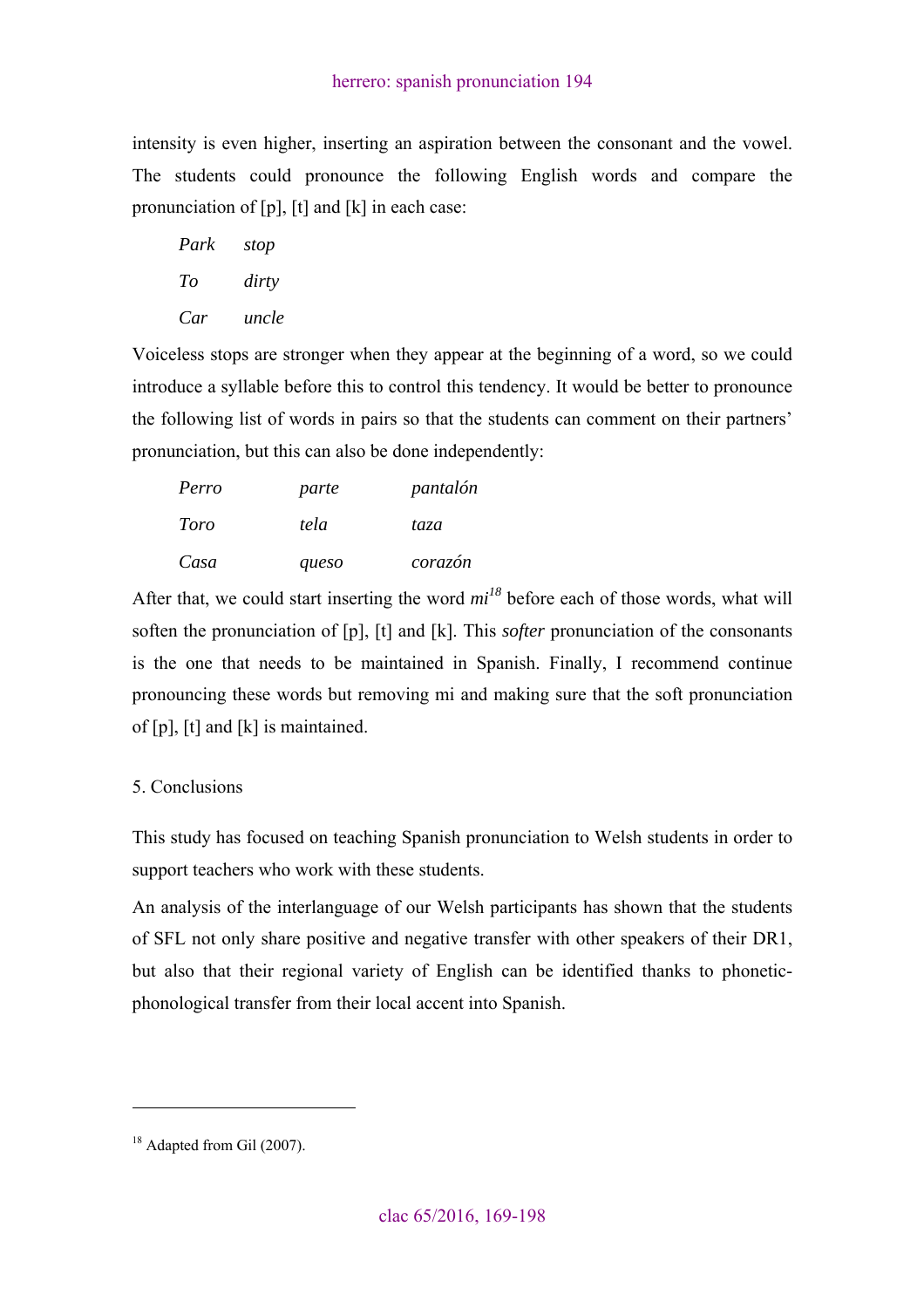We have also noticed how the phonetic-linguistic distance between a regional variety of the L1 and the variety of L2 that we use as target model is a key factor which has a direct influence on the level of phonetic proficiency that students reach.

Furthermore, the analysis of the interlanguage of Welsh students speaking Spanish has highlighted some of the positive and negative transfer that the speakers of this regional variety of English present in Spanish. This has allowed us to identify the main phoneticphonological areas of difficulty for these speakers, thus, enabling us to develop some phonetic exercises that meet the specific needs of this particular group of students.

The results presented in this article prove the need to consider not only the L1 of the learners of a FL, but also the variety of the L1 that he/she speaks. I believe that the learning of SFL pronunciation, and of foreign languages in general, is a difficult task; however, approaches like the one presented in our study can make teachers and students aware of the importance of considering regional varieties of languages in the FL classroom and it will, hopefully, provide teachers with some ideas to offer further support to the FL student.

Finally, as previously explained, the perceptual analysis of Welsh students of Spanish is only a limited, but effective I believe, way to start analysing the interlanguage of these learners. However, I hope that other researchers will complement the modest analysis of this study with acoustic measurements for the pronunciation of each Spanish vowel and consonant by Welsh students.

#### References

- Alonso de Sudea, I., & Everett, V. (2008). *Ánimo 1: AS AQA self-study guide*. Oxford: Oxford University Press.
- Appel, R., & Muysken, M P. (2006). *Language contact and bilingualism.* Amsterdam: Amsterdam University Press.
- Best, C. (1994). The emergence of native-language phonological influences in infants: A perceptual assimilation model. In C. Goodman, & H. Nusbaum (Eds.), *The development of speech perception: the transition from speech sounds to spoken words* (pp. 167-224). Cambridge, MA: MIT Press.
- Borobio, V. (2006). *Curso de español para extranjeros: nuevo ELE inicial 1*. Madrid: Ediciones SM.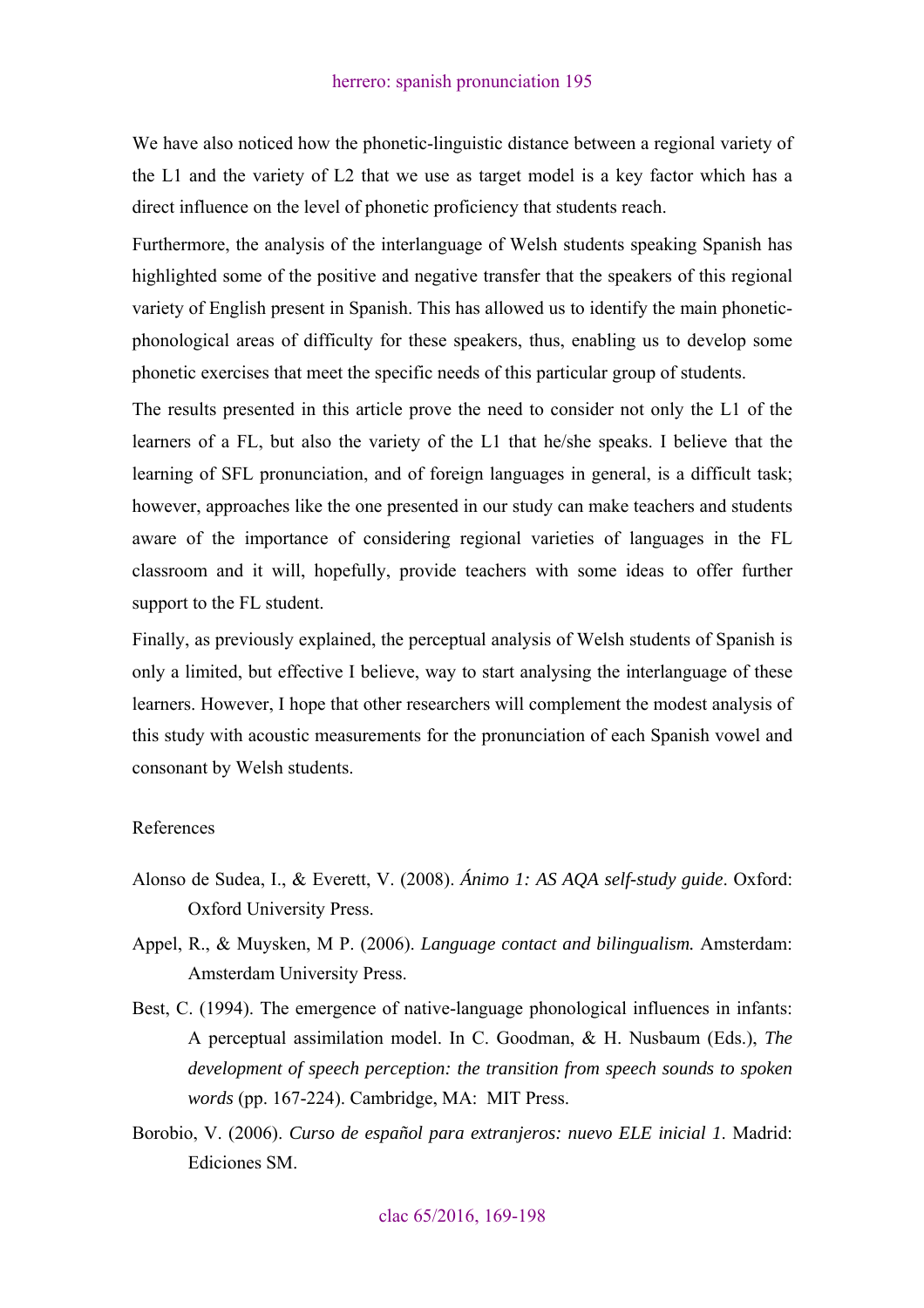- Conxita, L. (1997). *La adquisición de la fonología de la primera lengua y de las lenguas extranjeras: modelos teóricos y métodos lingüísticos de Análisis*. Madrid: Visor.
- Cortés Moreno, M. (2000). *Guía para el profesor de idiomas: Didáctica del Español y Segundas Lenguas*. Barcelona: Octaedro.
- Eckman, F. (2008). Typological markedness and second language phonology. In J.G. Hansen Edwards & M. L. Zampini (Eds.) *Phonology and second language acquisition* (pp. 95-115). Amsterdam: John Benjamins Publishing Company.
- Flege, J. E. (1987). Effects of equivalence classification on the production of foreign language speech sounds. In A. James, & J. Leather (Eds.), *Sounds patterns in second language acquisition*, (pp. 9-39). Dordrecht: Foris.
- Flege, J. E. (1995). Second language speech learning: Theory, findings, and problems. In W. Strange (ed.), *Speech perception and linguistic experience: issues in cross-linguistic research* (pp. 233-277). Timonium, MD: York Press.
- Flege, J. E., & Hillenbrand, J. (1984). Limits on pronunciation accuracy in adult foreign language speech production. *Journal of Acoustic Society of America*, 76, 708- 721.
- Flege, J. E., & Hillenbrand, J. (1987). Differentiated use of closure voicing and release burst as cue to stop voicing by native speakers of French and English. *Journal of Phonetics*, 15, 203-208.
- Gass, S., & Varonis, E. M. (1984).The effect of familiarity on the comprehensibility of nonnative speech. *Language Learning*, 34, 65-89.
- Gatbonton, E. (1978). Patterned phonetic variability in second-language speech: a gradual diffusion model*. Canadian Modern Language Review*, 34, 335-347.
- Gil Fernánder, J. (2007). *Fonética para profesores de español: de la teoría a la práctica*. Madrid: Arco Libros.
- Hansen Edwards, J. G. (2008). Social factors and variation in production in L2 phonology. In J.G. Hansen Edwards & M. L. Zampini (Eds.) *Phonology and second language acquisition* (pp. 251-279). Amsterdam: John Benjamins Publishing Company.
- Hansen Edwards, J. G., & Zampini, M., L. (2008). Introduction. In J.G. Hansen Edwards & M. L. Zampini (Eds.) *Phonology and second language acquisition* (pp. 1-11). Amsterdam: John Benjamins Publishing Company.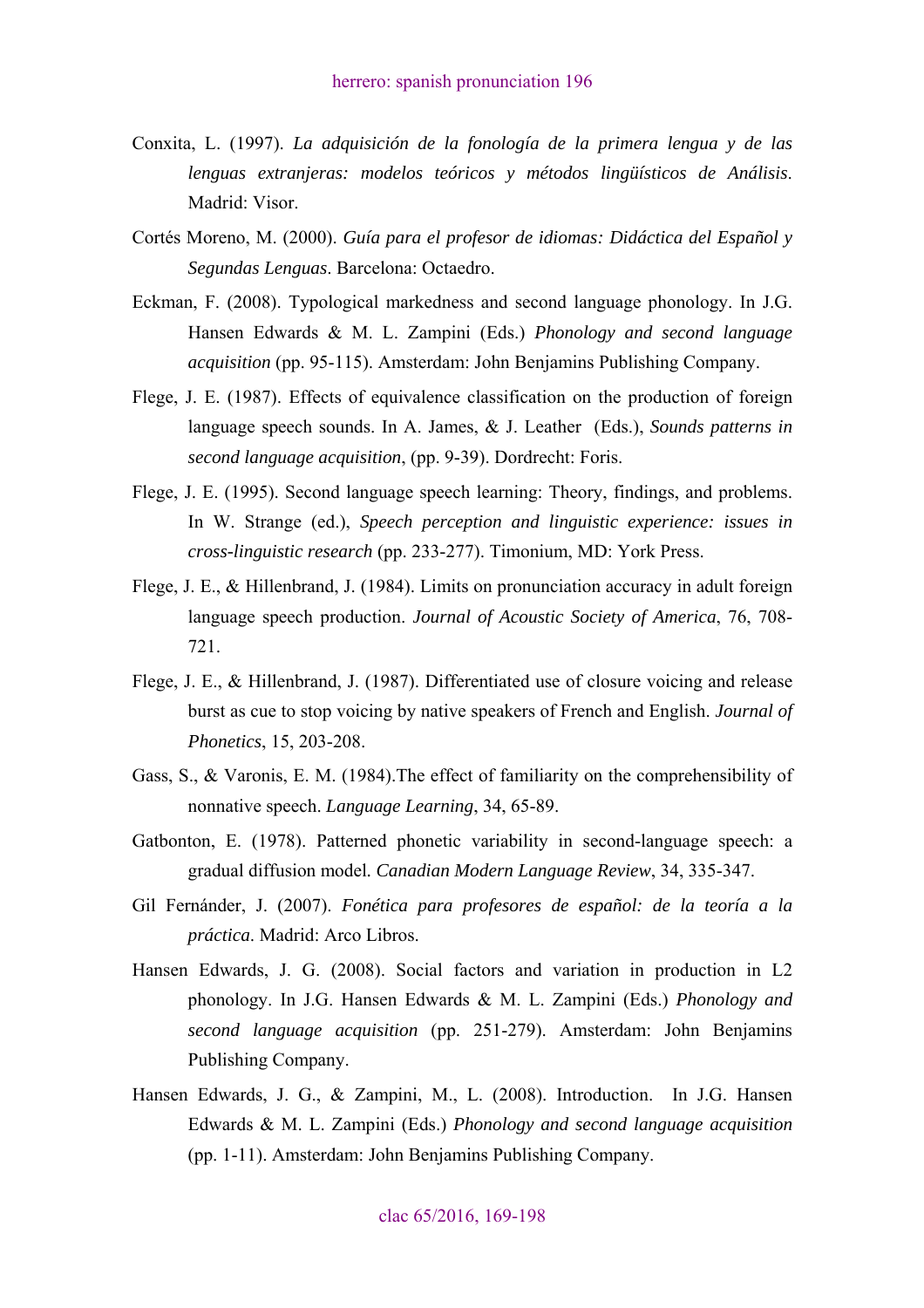- Herrero de Haro, A. & Andión Herrero, M.A. (2011). La enseñanza de la fonética española a hablantes de Escocia e Irlanda del Norte. Círculo de Lingüística Aplicada a la Comunicación 47: 28-64.
- Herrero de Haro, A. & Andión Herrero, M.A. (2012a). La enseñanza de la pronunciación del castellano a aprendices irlandeses. Contrastes dialectales de interés. Porta Linguarum, 18: 191-212.
- Herrero de Haro, A. & Andión Herrero, M.A. (2012b). La fonética de aprendices de español del sur y del norte de Inglaterra. Consideraciones acerca de su enseñanza. RESLA (Revista Española de Lingüística Aplicada), 25, 45-68.
- Hansen Edwards, J. G. & Zampini, M. L. (Eds.) (2008)., *Phonology and second language acquisition*. Amsterdam: John Benjamins Publishing Company.
- Hughes, A., & Trudgill, P. (1988). *English accents and dialects: an introduction to social and regional varieties of British English*. London: Edward Arnold.
- Ioup, G. (2008). Exploring the role of age in the acquisition of a second language phonology. In J.G. Hansen Edwards & M. L. Zampini (Eds.) *Phonology and second language acquisition* (pp. 41-62). Amsterdam: John Benjamins Publishing Company.
- Lado, R. (1957). *Linguistics across cultures*. Ann Arbor, MI: The University of Michigan Press.
- Major, R. C. (1996). Markedness in sedcond language acquisition of consonant clusters. In R. Bayley, & R. Preston (Eds.), *Second language acquisition and linguistic variation* (pp.75-96) . Amsterdam: John Benjamins Publishing Company.
- Major, R. C. (2008). Transfer in second language phonology: A review. In J.G. Hansen Edwards & M. L. Zampini (Eds.) *Phonology and second language acquisition* (pp. 63-94). Amsterdam: John Benjamins Publishing Company.
- Mees, I., & Collins, B. (1999). Cardiff: a real-time study of glottalisation. In P. Foulkesm, & G. Docherty (Eds.), *Urban voices: accent studies in the British Isles* (185-202). London: Arnold.
- Moreno Fernández, F. (2002). *Producción, expresión e interacción oral*. Madrid: Arco Libros.
- Munro, M. J. (2008). Foreign accent and speech intelligibility. In J.G. Hansen Edwards & M. L. Zampini (Eds.) *Phonology and second language acquisition* (pp. 193- 218). Amsterdam: John Benjamins Publishing Company.